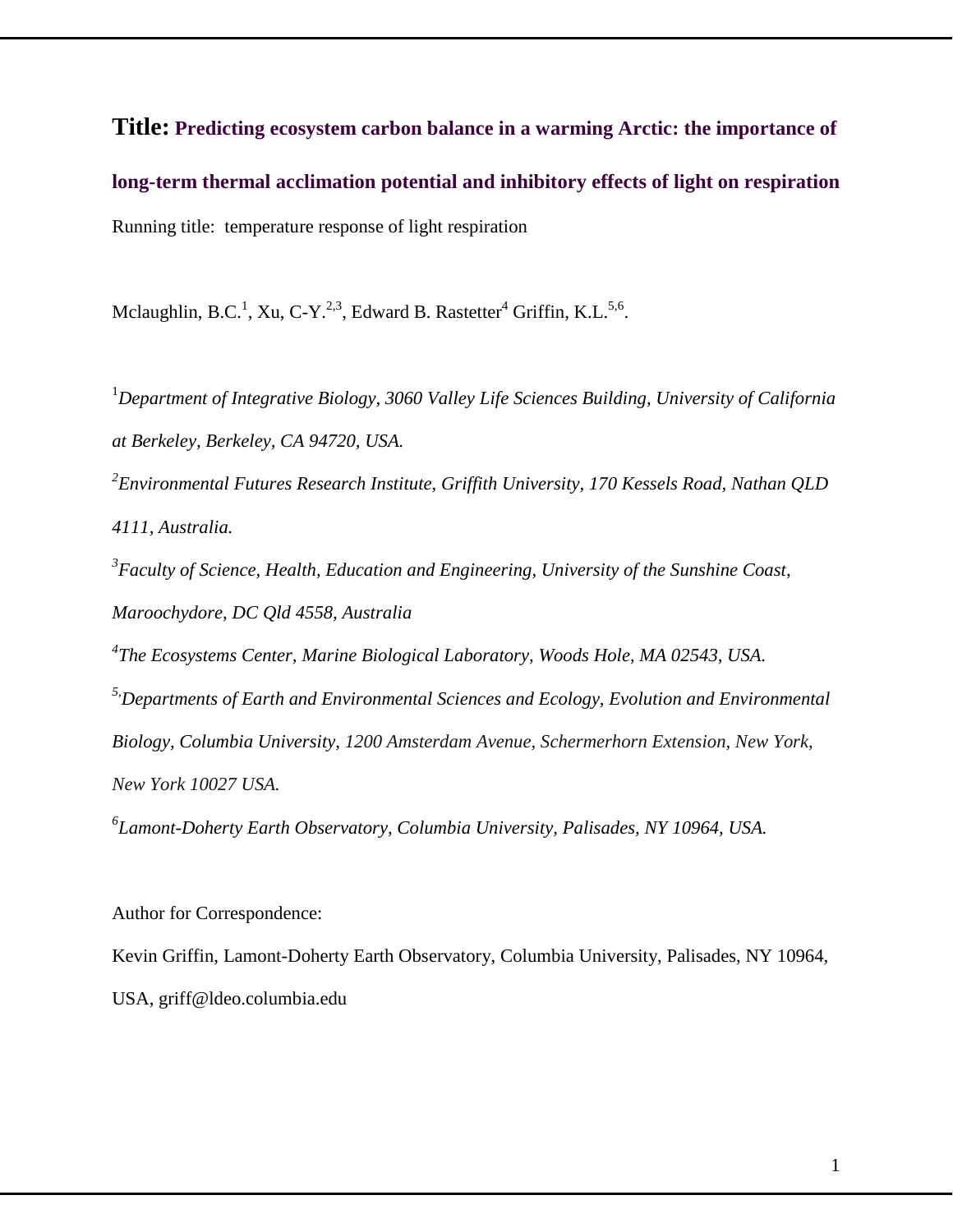### *Abstract*

The carbon balance of Arctic ecosystems is particularly sensitive to global environmental change. Leaf respiration  $(R)$ , a temperature-dependent key process in determining the carbon balance, is not well understood in Arctic plants. The potential for plants to acclimate to warmer conditions could strongly impact future global carbon balance. Two key unanswered questions are (1) whether short-term temperature responses can predict long-term respiratory responses to growth in elevated temperatures and (2) to what extent the constant daylight conditions of the Arctic growing season inhibit leaf respiration. In two dominant Arctic species *Eriophorum vaginatum* (tussock grass) and *Betula nana* (woody shrub), we assessed the extent of respiratory inhibition in the light  $(R_I/R_D)$ , respiratory response to short-term temperature change, and respiratory acclimation to long-term warming treatments. We found that *R* of both species is strongly inhibited by light (averaging 35% across all measurement temperatures). In *E. vaginatum* both  $R_L$  and  $R_D$  acclimated to the long-term warming treatment, reducing the magnitude of respiratory response relative to the short-term response to temperature increase. In *B. nana*, both  $R_L$  and  $R_D$  responded to short-term temperature increase but showed no acclimation to the long-term warming. The ability to predict plant respiratory response to global warming with short-term temperature responses will depend on species-specific acclimation potential and the differential response of  $R_L$  and  $R_D$  to temperature. With projected woody shrub encroachment in Arctic tundra and continued warming, changing species dominance between these two functional groups, may impact ecosystem respiratory response and carbon balance. **Keywords:** acclimation, Arctic, *Betula nana*, climate change, *Eriophorum vaginatum*, Kok effect, tundra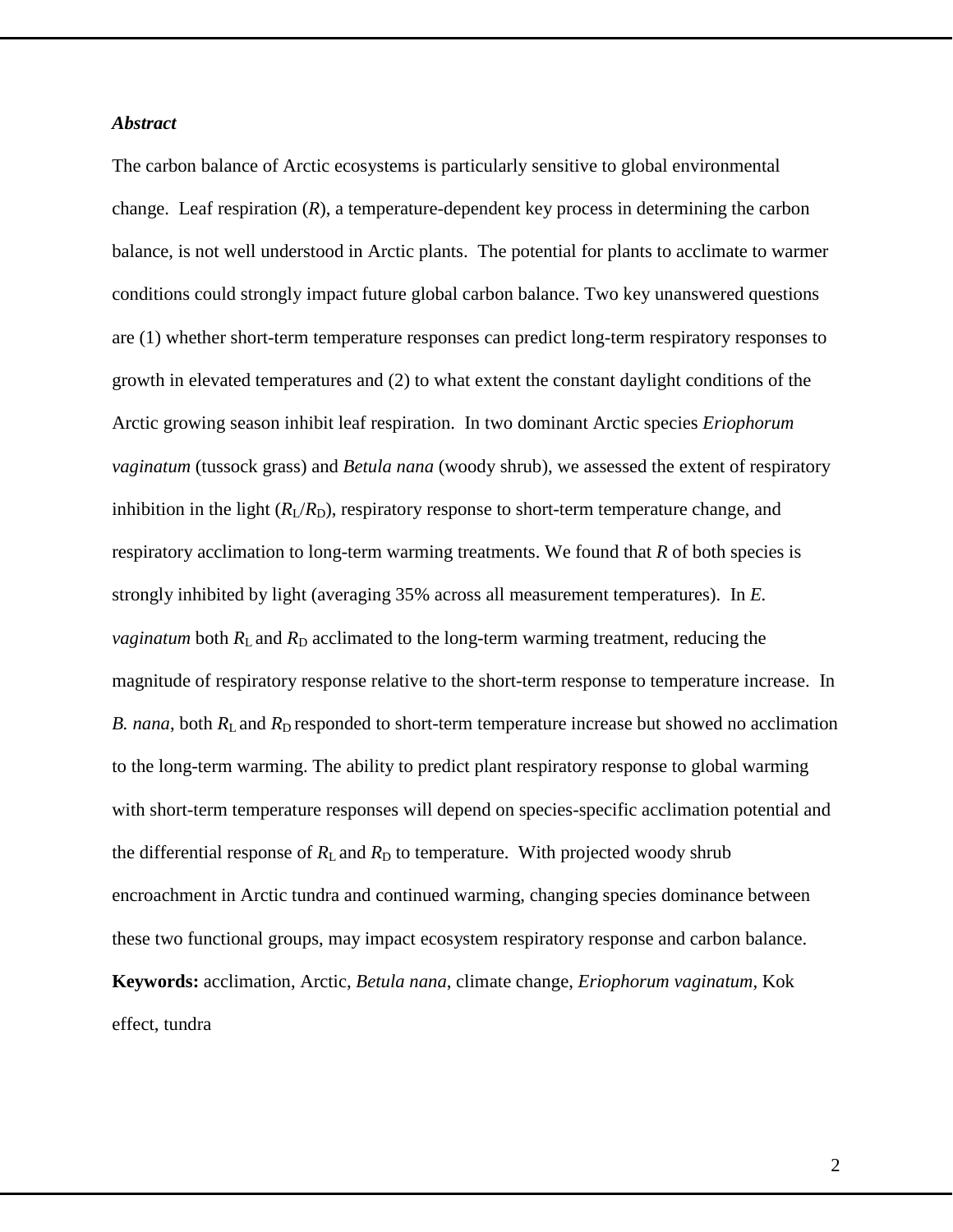### **Introduction**

Arctic tundra covers approximately 4.3 million  $km^2$ , and is among the most vulnerable ecosystems to climate warming [\(IPCC, 2007\)](#page-28-0). Given the system's large carbon (C) reservoirs (as much as 1/3 of the global soil C pool [\(Callaghan](#page-25-0) *et al.*, 2004)) and low vegetative productivity [\(Williams & Rastetter, 1999\)](#page-31-0), climate change in the Arctic could dramatically and disproportionately alter the global C cycle. Thus, a better understanding of the physiological processes that control productivity and C exchange is needed [\(Rastetter](#page-29-0) *et al.*, 2010).

Plant respiration (*R*) is a key process determining C balance, yet it is poorly understood in Arctic ecosystems and rarely measured at the leaf-level where a predictive mechanistic understanding is needed. *R* is particularly difficult to quantify in the constant daylight of the arctic growing season. Although *R* can be measured in darkened tissues  $(R_D)$  (*e.g.* [Chapin & Oechel, 1983,](#page-25-1) [Muraoka](#page-29-1) *et al.*, 2008, [Shaver](#page-29-2) *et al.*, 1998), in the light mitochondrial metabolism is significantly reorganized in comparison to its status in the dark (Hurry *et al.*[, 2005\)](#page-28-1). There is likely an inhibitory effect of photosynthetic products on respiratory function [\(Graham, 1980,](#page-27-0) [Tovar-](#page-30-0)[Mendez](#page-30-0) *et al.*, 2003, Wang *et al.*[, 2001\)](#page-31-1), and an associated downregulation of multiple metabolic processes in the light (Sturm *et al.*[, 2005,](#page-30-1) [Tcherkez](#page-30-2) *et al.*, 2012). Still *R* continues in the light (*R*L) [\(Kromer, 1995\)](#page-28-2), and is particularly important to Arctic plants because of the extended daylight conditions of their growing season.

*R* is also subject to long-term thermal acclimation (days to months), and this acclimation itself is species dependent and responsive to environmental conditions (Kruse *et al.*[, 2011\)](#page-28-3), including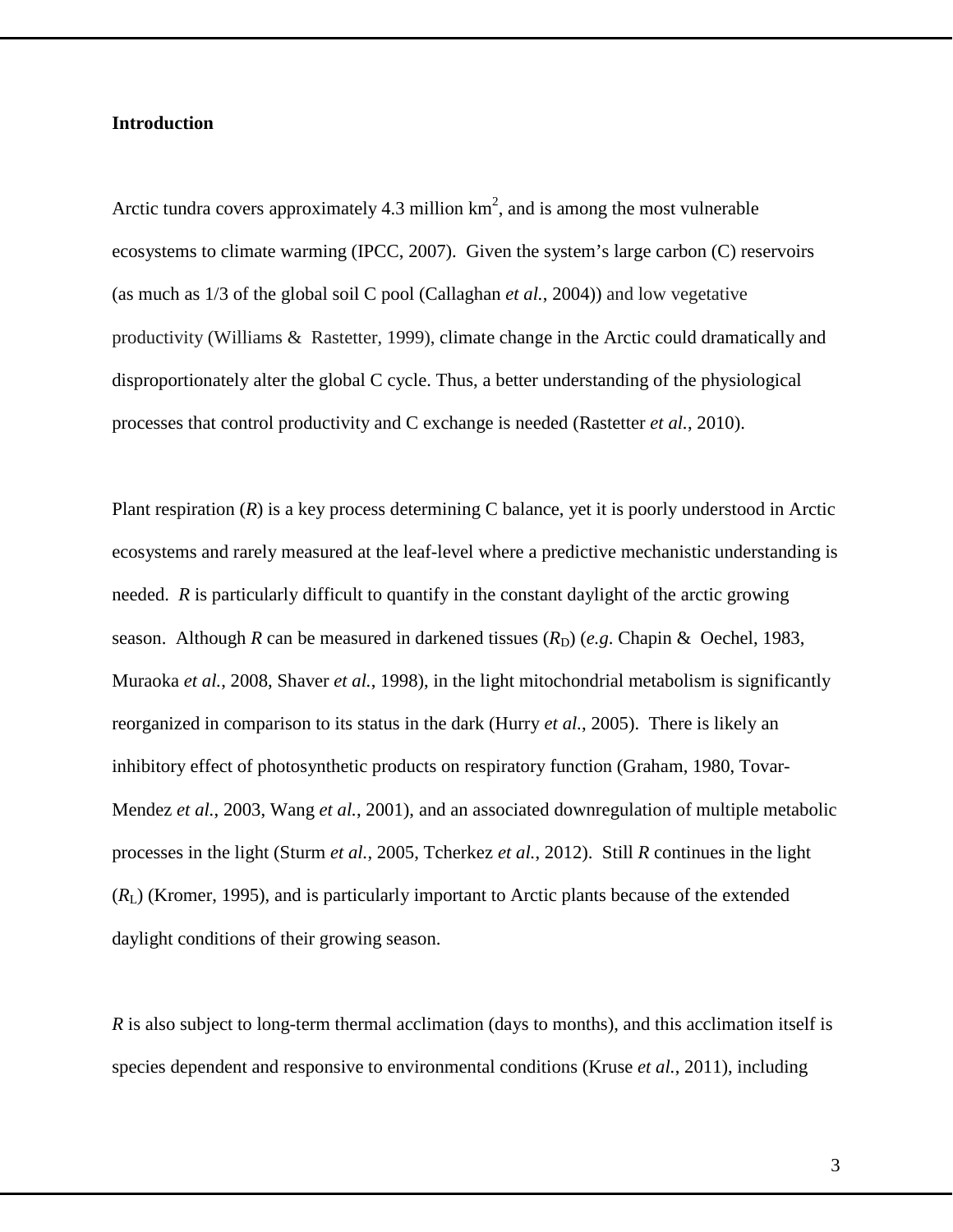ambient temperature and physiological history [\(Amthor, 1989,](#page-24-0) Atkin *et al.*[, 2000\)](#page-24-1). The precise acclamatory mechanisms are not fully understood and therefore difficult to model (*reviewed in:* [Atkin & Tjoelker, 2003,](#page-24-2) Kruse *et al.*[, 2011\)](#page-28-3). Regardless, due to its high thermal sensitivity, *R*  may be influenced by global warming, potentially impacting large-scale ecological processes.

In the short-term (minutes to hours), *R* rates tend to increase exponentially with higher leaf temperature as a function of enzyme activity, substrate availability or adenylate control (*reviewed in:* [Atkin & Tjoelker, 2003\)](#page-24-2). The few studies that exist on the temperature response of *R*L, or the degree of light inhibition of *R*, show varying effects dependent on growth conditions (Ayub *et al.*[, 2011,](#page-25-2) [Shapiro](#page-29-3) *et al.*, 2004). To our knowledge the short-term temperature response of  $R_L$  has never been measured in Arctic plants.

An understanding of warming effects on the C balance of Arctic ecosystems requires that respiratory C losses  $(R_L)$  be placed in the context of photosynthetic C gains  $(A)$ . Although *A* can also thermally acclimate (*reviewed in:* [Chen & Zhuang, 2013\)](#page-25-3), species from colder climates have shown a lower capacity to do so (Atkin *et al.*[, 2006\)](#page-24-3), suggesting that Arctic plants may be particularly sensitive to warming. If *A* acclimates less than *R*, a thermally adjusted *R* would result in a lower *A/R*, correlating with slower growth rates (Atkin *et al.*[, 1996,](#page-24-4) [Poorter](#page-29-4) *et al.*, [1990\)](#page-29-4) and a higher proportion of fixed C respired in warmer conditions.

Modeling exercises have demonstrated that assumptions regarding the degree of thermal acclimation of photosynthesis and respiration can impact predictions of ecosystem C balance (King *et al.*[, 2006,](#page-28-4) [Wythers](#page-31-2) *et al.*, 2005). Atkin *et al.* [\(2005\)](#page-24-5) outlined a means of quantifying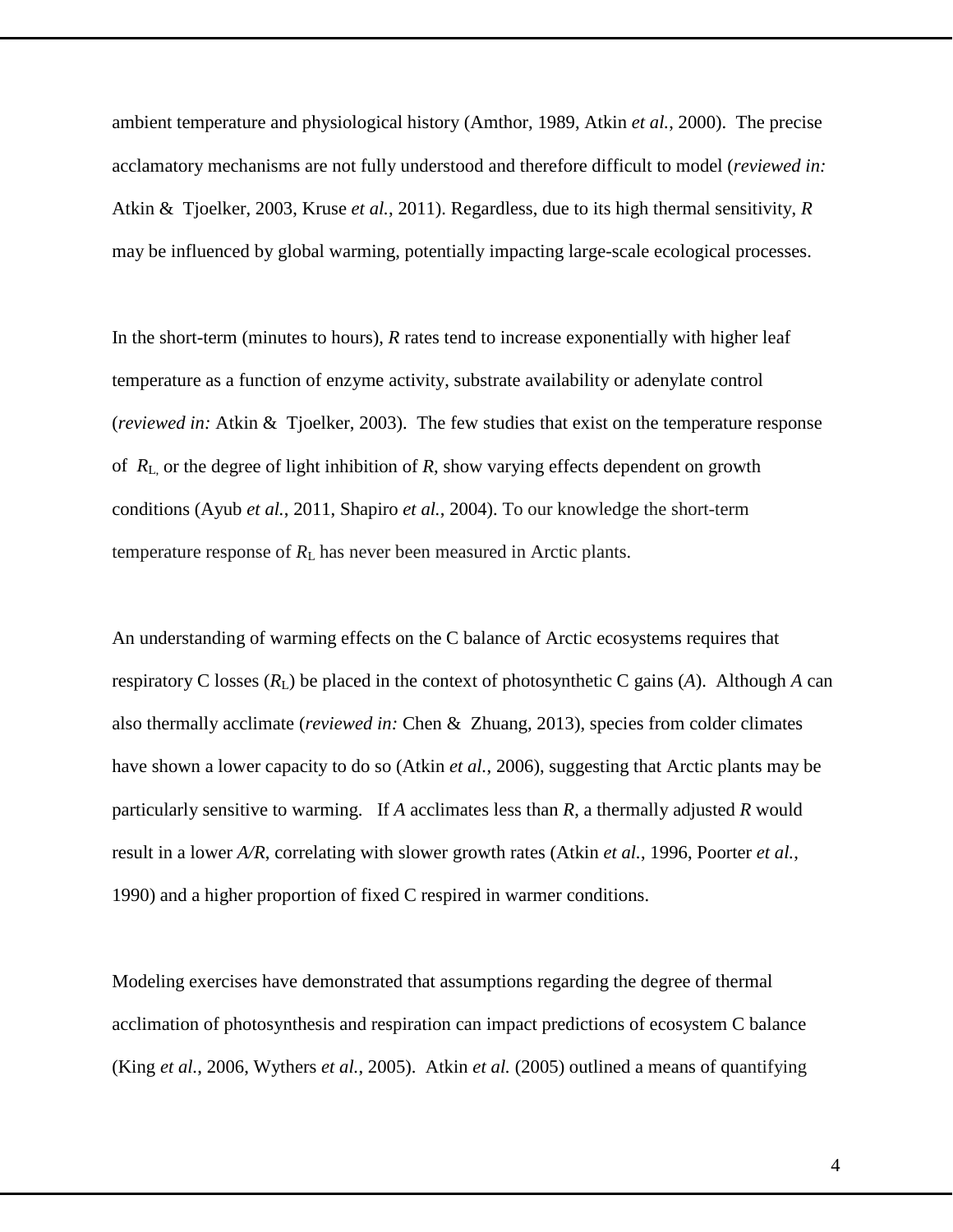observed respiratory acclimation, but no methods exist for predicting when or where respiratory acclimation will happen, thus complicating models of the effects of warming on ecosystem C balance. Lacking mechanistic information, most models simply predict the long-term temperature response of *R* from short-term temperature response measurements or, more problematically, ignore the possibility of thermal acclimation. Further, only two studies [\(Heskel](#page-27-1) *et al.*[, 2013a,](#page-27-1) [Heskel](#page-27-2) *et al.*, 2012) report *R*<sup>L</sup> in Arctic plants, and a more robust understanding of this process is needed for C balance models of the Arctic that assess gross photosynthesis from net photosynthesis or net ecosystem exchange.

We quantify the short-term temperature response and degree of long-term thermal acclimation of *R* to better understanding the role of leaf *R* in the response to warming of *Betula nana* and *Eriophorum vaginatum*. These species represent two dominant functional types with opposite projected distributional responses to warming [\(Elmendorf](#page-26-0) *et al.*, 2012). We quantify the degree of light inhibition of *R* by measuring the Kok effect [\(Kok, 1948\)](#page-28-5). Specifically we ask whether short-term temperature response curves can be used to predict the effects of long-term warming treatments. Finally we consider the errors associated with various assumptions regarding  $R<sub>L</sub>$  and respiratory acclimation when modeling leaf respiratory C losses and Net Primary Production (NPP) under various warming scenarios.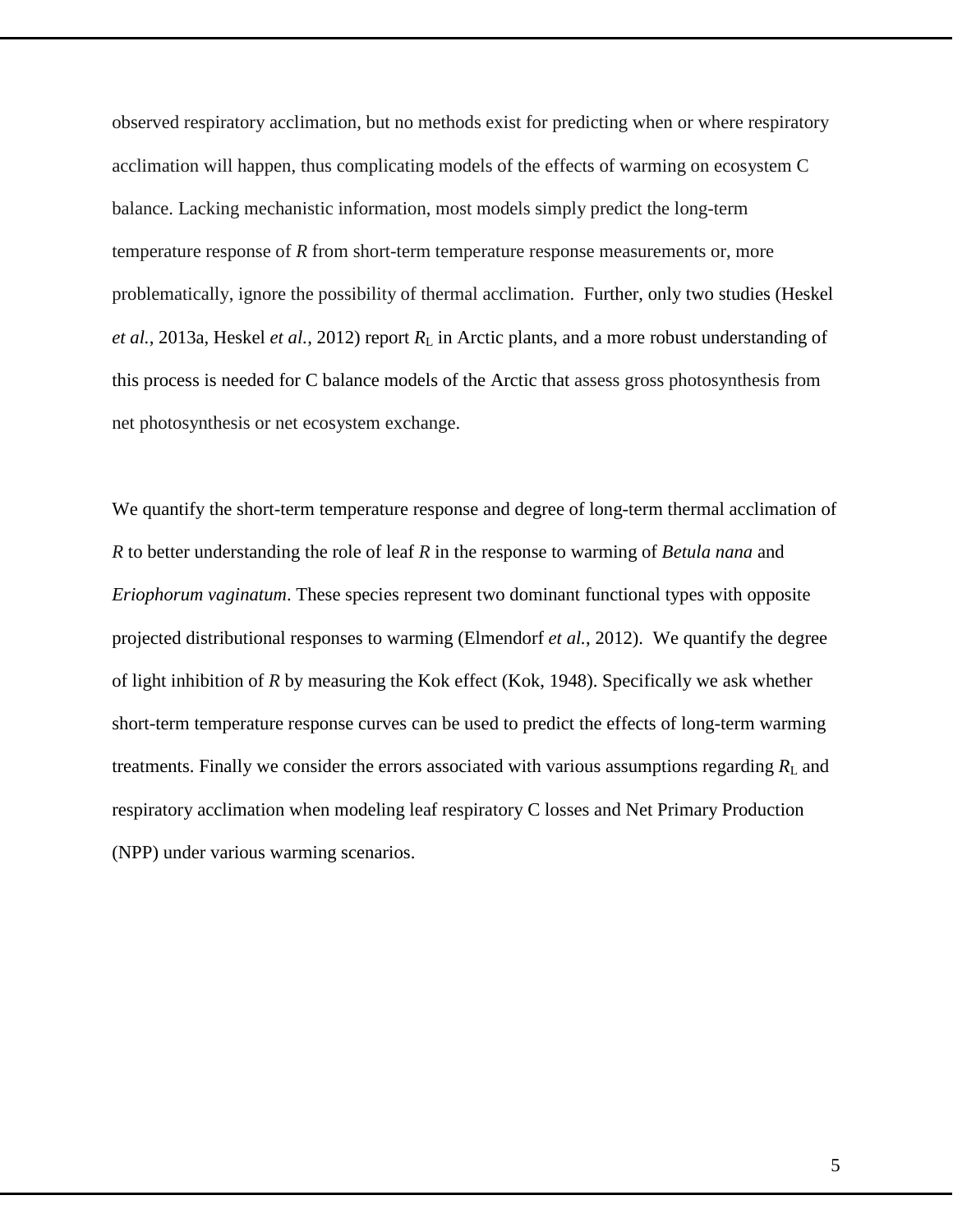### **Methods**

#### *Study Site*

The research site is located in tussock tundra vegetation within the Toolik Lake Long Term Ecological Research site, Alaska (68°38′N, 149°43′W). The site is dominated by graminoids (*E. vaginatum* and *Carex bigelowii*), and deciduous shrubs (*Betula nana, Salix* spp.) [\(Shaver &](#page-29-5)  [Chapin, 1991\)](#page-29-5). Greenhouse warming treatments began in June of 1989 with a fully randomized blocked design with 4 treatment blocks. All treatment plots are  $5m \times 10m$ , with walkways between plots for access [\(Gough & Hobbie, 2003\)](#page-27-3). Greenhouses are rectangular ( $\approx$ 2.5 m $\times$ 5 m) wooden frames with 65 cm vertical walls and a gabled roof 130 cm high (increased over time due to shrub growth), covered with polyethylene plastic. The plastic is removed at the end of August and replaced in May or June. Greenhouse air temperatures are elevated 3-5 degrees above controls; and effects on soil temperatures, relative humidity and photosynthetically active radiation (PAR) are outlined in other work [\(Chapin](#page-25-4) *et al.*, 1995, [Hobbie & Chapin, 1998\)](#page-27-4).

### *Field measurements*

We used the 'Kok effect' [\(Kok, 1948\)](#page-28-5) to estimate leaf  $R_L$  and  $R_D$ . This method measures the response of  $A$  over incrementally decreasing irradiance at the ambient  $CO<sub>2</sub>$  concentration, effectively eliminating the  $CO<sub>2</sub>$  gradient and the potential diffusion of  $CO<sub>2</sub>$  into the cuvette. The 'Kok effect' specifically refers to the break in the slope of the measured photosynthetic rate in a light response (*AQ*) curve when taken with high resolution light increments over low irradiances. At very low irradiance the slope, or quantum yield, of photosynthesis is relatively steep; at the vicinity of the light compensation point, a distinct break occurs and the slope decreases.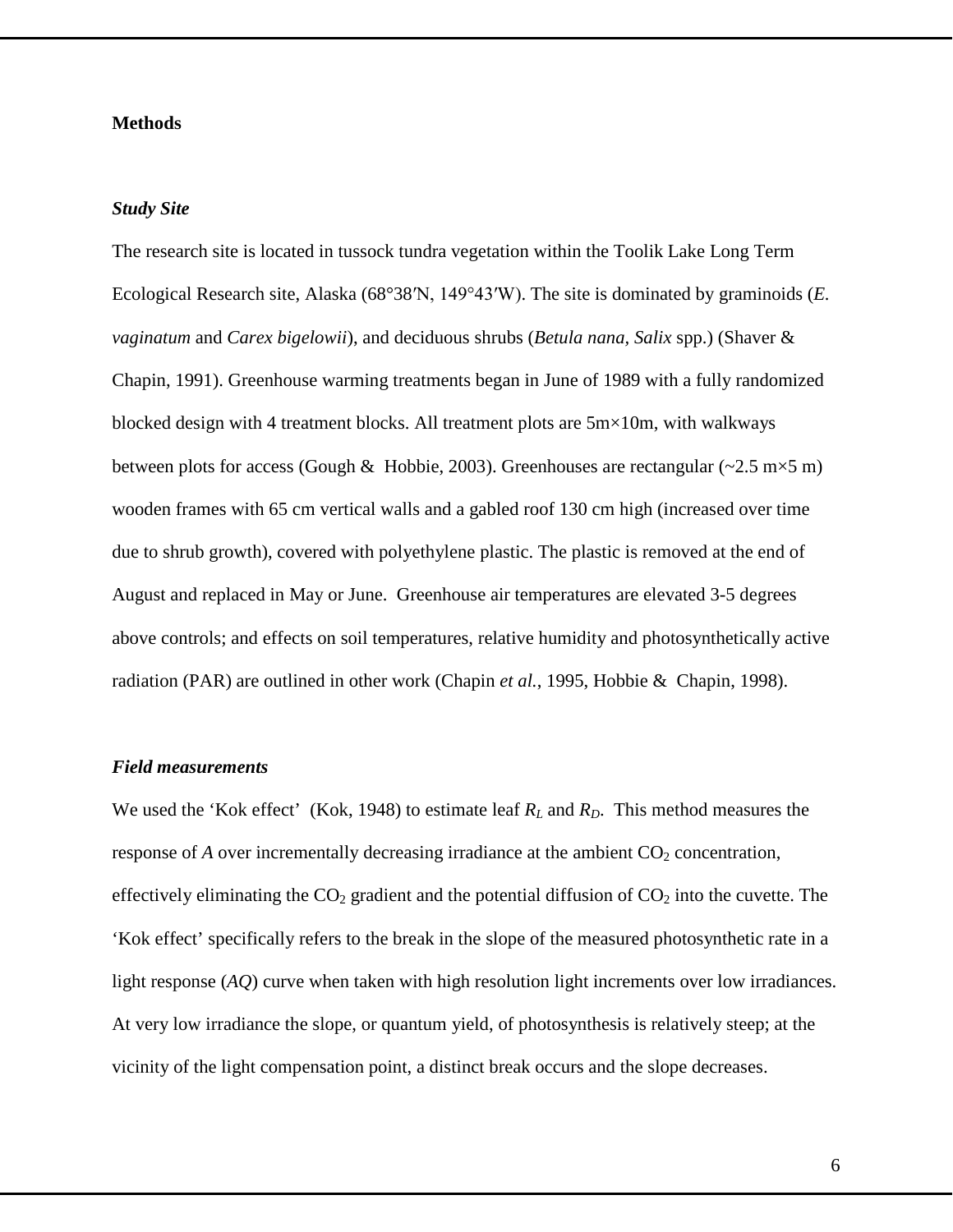Extrapolating the linear regression of photosynthesis measured at irradiances below the break to 0 PAR extends to  $R_D$ ; the regression line for irradiance above the break extrapolates to  $R_L(SI)$ Figure 1). At high irradiances the photosynthetic rate saturates, so when calculating  $R_L$  the only points included are those in the linear section of the *AQ* curve above the light compensation point, but well below the saturated rate [\(Singsaas](#page-30-3) *et al.*, 2001). Both of these regressions must be corrected to conditions of constant intercellular  $CO<sub>2</sub>$  (Ayub *et al.*[, 2011,](#page-25-2) Kirschbaum  $\&$ [Farquhar, 1987\)](#page-28-6).

Open flow gas exchange measurements were made *in situ* (Li- Cor 6400; Li-Cor Inc., NE, USA) at a series of three different temperatures between 5 and 25 degrees °C, depending on ambient conditions. Three plants were measured in the control and greenhouse treatments in each of the 4 blocks. Light response curves were measured with a minimum of 20 points below 100 µmol  $m<sup>-2</sup>$  s<sup>-1</sup> and 10 points below 20 µmol m<sup>-2</sup> s<sup>-1</sup> PAR. All measurements were made at ambient CO<sub>2</sub>. Measurements on *B. Nana* (N=24) were made in July 2005 and measurements on *E. vaginatum* (N=78) were made in July of 2006, with half the measurements taken in the greenhouse treatments and half in the controls. The measurement temperature ranged between 7 to 23°C for *E. vaginatum* and 10 to 20°C for *B. nana* because of fluctuations in the ambient environmental conditions, with mean temperature for *B. nana* slightly higher than the mean for *E. vaginatum* (16.2 versus 14.9 ˚C). A single statistical outlier point was removed from the data set. The photosynthetic rate at saturating irradiance was also measured to estimate the ratio of photosynthesis to respiration. Following [\(Farquhar & von Caemmerer, 1982\)](#page-26-1), rates of RuBP oxygenation ( $V_0$ ) by Rubisco in the upper irradiance range used to estimate  $R_L$  (100 µmol m<sup>-2</sup> s<sup>-1</sup> PPFD, where inhibition of photosynthesis is likely to be maximal) were used to assess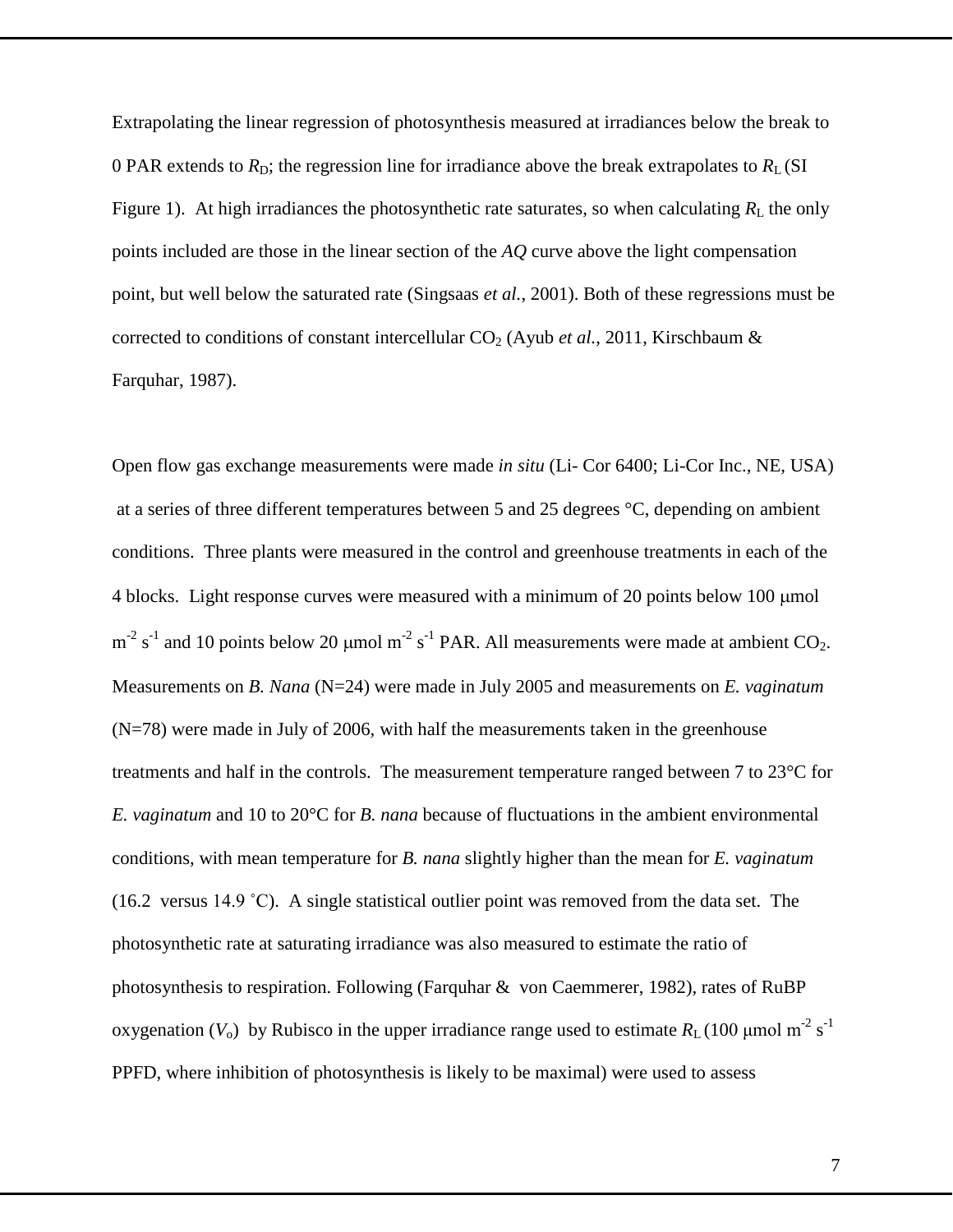relationships between  $R_L$  and associated rates of Rubisco activity (Ayub *et al., 2001; Crous et al.,* 2012).

### *Statistical analysis*

The temperature response curves of  $R_D$  and  $R_L$  were analyzed by fitting all R (dark or light) measurements of one treatment plot to a modified Arrhenius equation (Lloyd  $&$  Taylor, 1994):  $R = R_0 \exp [(E_0/R_g)(1/T_0 - 1/T_a)]$  where  $R_0$  is the respiration rate at a base temperature  $T_0$  (10 °C, 283 K in our study),  $T_a$  is the leaf temperature (K) when *R* is measured, and  $R_g$  is the ideal gas constant (8.314 J mol<sup>-1</sup> K<sup>-1</sup>).  $E_0$  is equivalent to the overall energy of activation of the processes, similar but not identical to the energy of activation for a single enzyme reaction, so  $E_0$  should simply be considered a temperature response variable. The model was fitted with SigmaPlot (Systat Software Inc., San Jose, CA, USA). The respiration rate at 15 °C was also calculated in order to compare respiration rates at a moderate temperature.

The commonly used  $Q_{10}$ , which is a simple parameter to measure respiratory temperature response, can be linked to this model by*:* 

$$
Q_{10} = \exp [(E_0/R_{\rm g}) (1/T_2 - 1/T_1)]
$$

and,

$$
T_1 - T_2 = 10
$$
 (°C).

As defined by this model, *Q*<sup>10</sup> is temperature dependent [\(Atkin & Tjoelker, 2003\)](#page-24-2) and is determined by  $E_0$  at a set temperature. In this study, a  $Q_{10}$  for the range of  $10-20$ °C was calculated to facilitate comparison with other studies reporting only *Q*<sup>10</sup> values. Our approach neglects any response to temperatures approaching or surpassing the temperature optimum for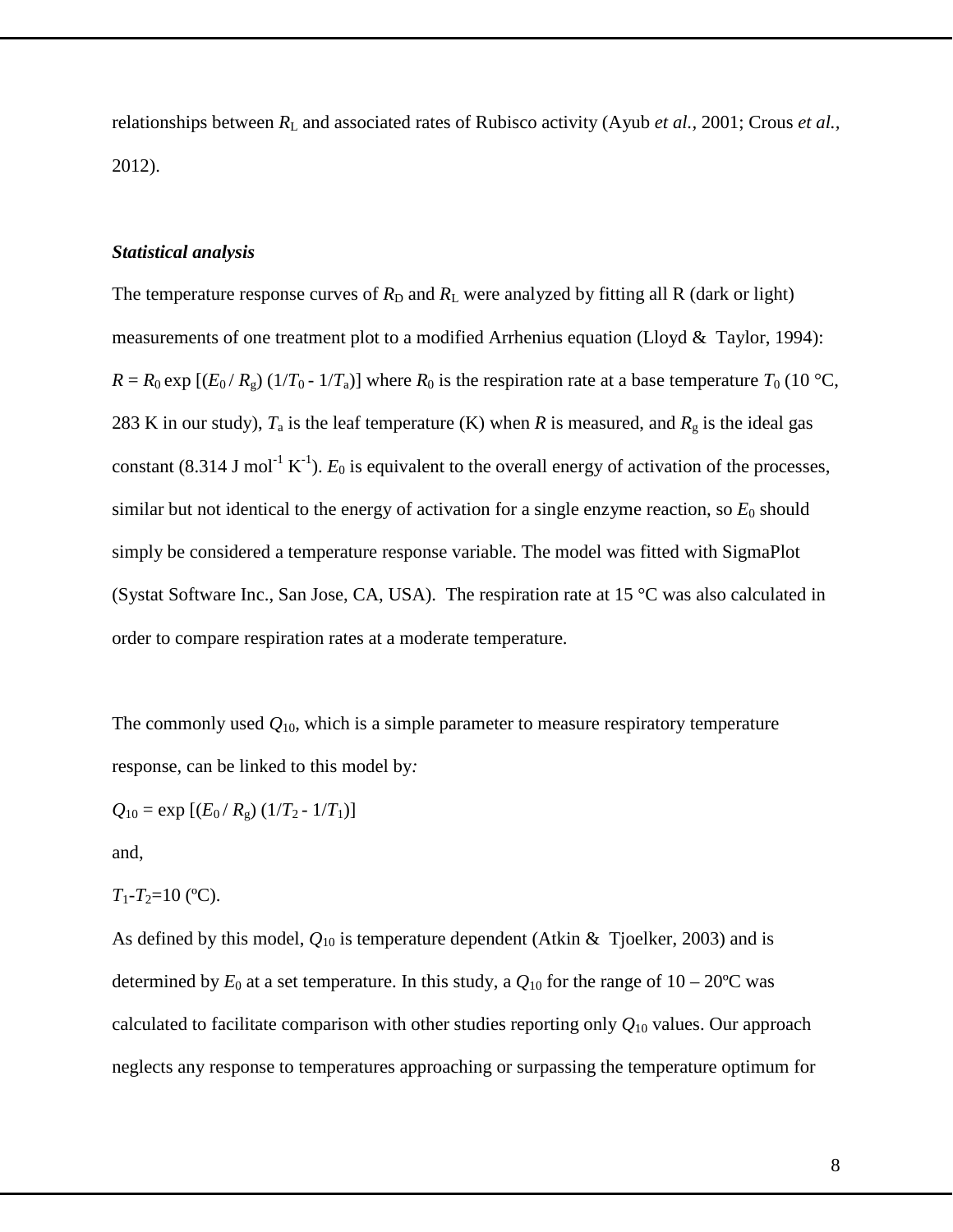respiration and thus the interpretation should be constrained to the range of observational measurement temperatures. The potential for a temperature dependency of the T optimum of respiration is not addressed.

To examine the effect of the greenhouse treatment and light on the respiratory temperature responses, the Arrhenius equation was transformed to a linear format  $(lnR = lnR_0 + E_0/R_g \times f(T)$ ,  $f(T) = 1/T_0 - 1/T$ ) and  $E_0$  (the slope) was compared between treatments (greenhouse vs. control) and light  $(R_L \text{ vs. } R_D)$  with ANCOVA [\(Warton](#page-31-3) *et al.*, 2006). Treatment, light, and  $f(T)$  were respectively set as two main factors and the covariate; their main and interactive effects on ln*R*  were tested. The effect of  $f(T)$  indicates the significance level of  $E_0$  for all data; the main effect of treatment and light indicates whether ln*R* was significantly different between treatments or light levels at the mean of f(T) (T=14.9 °C for *E. vaginatum* and 16.2 °C for *B. nana*); the  $f(T)$ ×treatment and  $f(T)$ ×light interactions respectively indicate different  $E_0$  between treatments or between  $R_D$  and  $R_L$ . The analysis was done separately for the two species (Datadesk 6.0, Data Description, Ithaca NY, USA).

To determine whether  $R_L/R_D$  (a measure of light inhibition of R) in each species was different from zero, we used a one sample, two-tailed t-test. To detect an effect of temperature on  $R_{\rm L}/R_{\rm D}$ , linear regressions for each species and each treatment were performed (Systat version 11.0, Systat Software Inc., San Jose, CA, USA). The magnitude of  $R_L/R_D$  and the slope of  $R_L/R_D$ against temperature were compared between species and treatments with ANCOVA. The effect of species, treatment (main factors) and temperature (covariate) and their interactions on  $R_L/R_D$ and *V*<sup>o</sup> were examined (Datadesk 6.0, Data Description, Ithaca NY, USA). The main effect of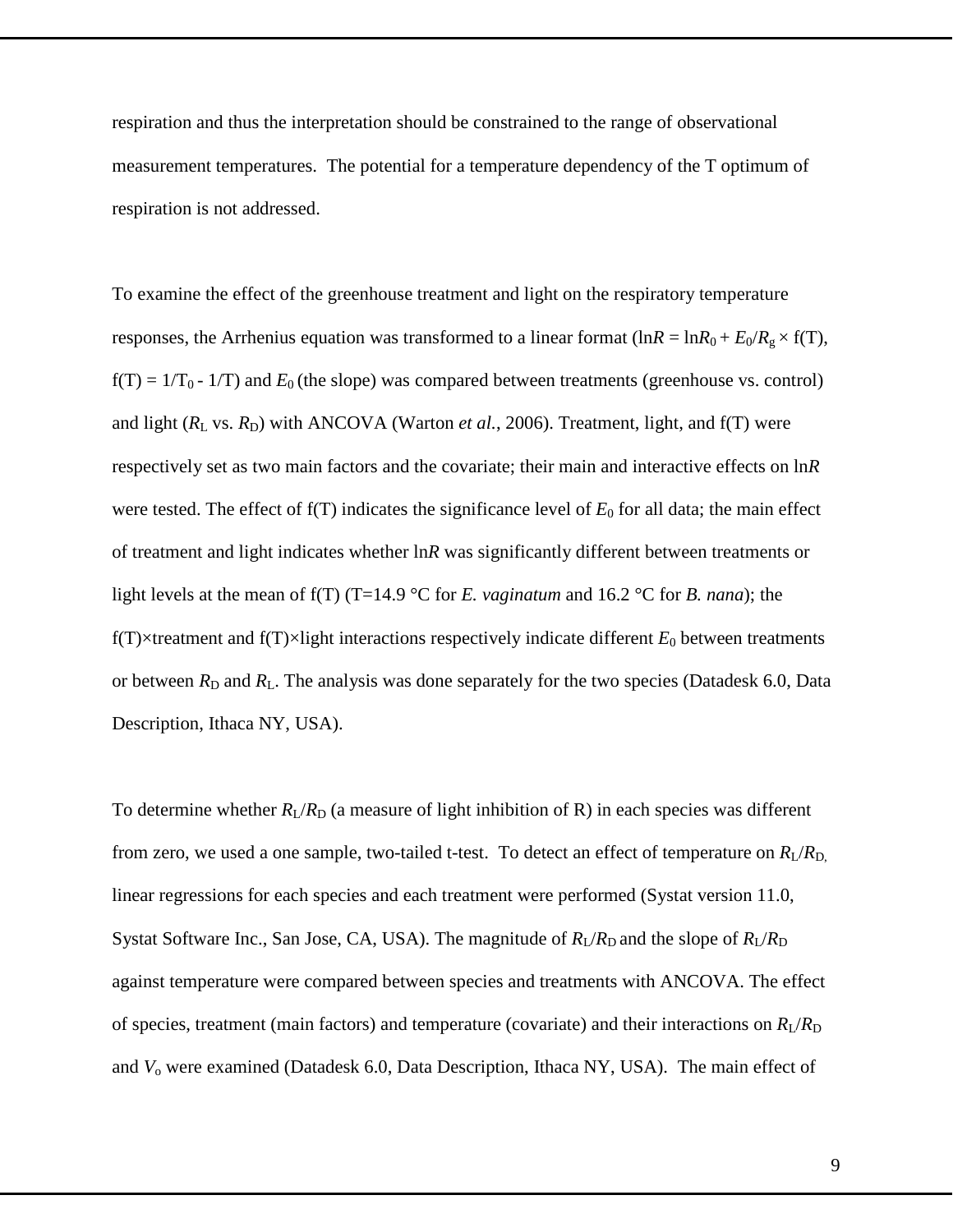treatments and species indicate whether  $R_l/R_p$  was the same (at the mean temperature of all measurements, 16.0 °C) between treatments or species. Significant temperature  $\times$  treatment and temperature × species interactions indicate different temperature response between treatments or species respectively.

# *Leaf gas exchange modeling*

We used a physiological model that incorporates the  $R_L$  and  $R_D$  responses into a Farquhar based photosynthesis model to examine the net effect of light respiratory inhibition and respiratory thermal acclimation on leaf-level gas exchange (see SI Model Description for details). Gross primary productivity (GPP), respiration, and net primary productivity (NPP) were calculated at the leaf-level. We conducted two modeling exercises to examine the impact of ignoring light respiratory inhibition or respiratory thermal acclimation on estimations of leaf-level carbon exchange.

First, we calculated leaf respiration with and without the Kok effect and estimated the error caused by ignoring light inhibition of *R*. To incorporate the Kok effect into the model, the leaf respiration rate was calculated with the temperature response of  $R_L$  when the light level was above 10  $\mu$ mol m<sup>-2</sup> s<sup>-1</sup> and with the response of  $R<sub>D</sub>$  for lower light levels. Without the Kok effect, leaf respiration was calculated with parameters of  $R<sub>D</sub>$  only. The error caused by ignoring light inhibition of *R* was estimated. We further incorporated photosynthetic parameters to calculate the effect of ignoring light inhibition of *R* on leaf NPP estimates. This model exercise was conducted for the growing seasons of 2004 to 2006 (June  $10^{th}$  to August  $20^{th}$ ).

10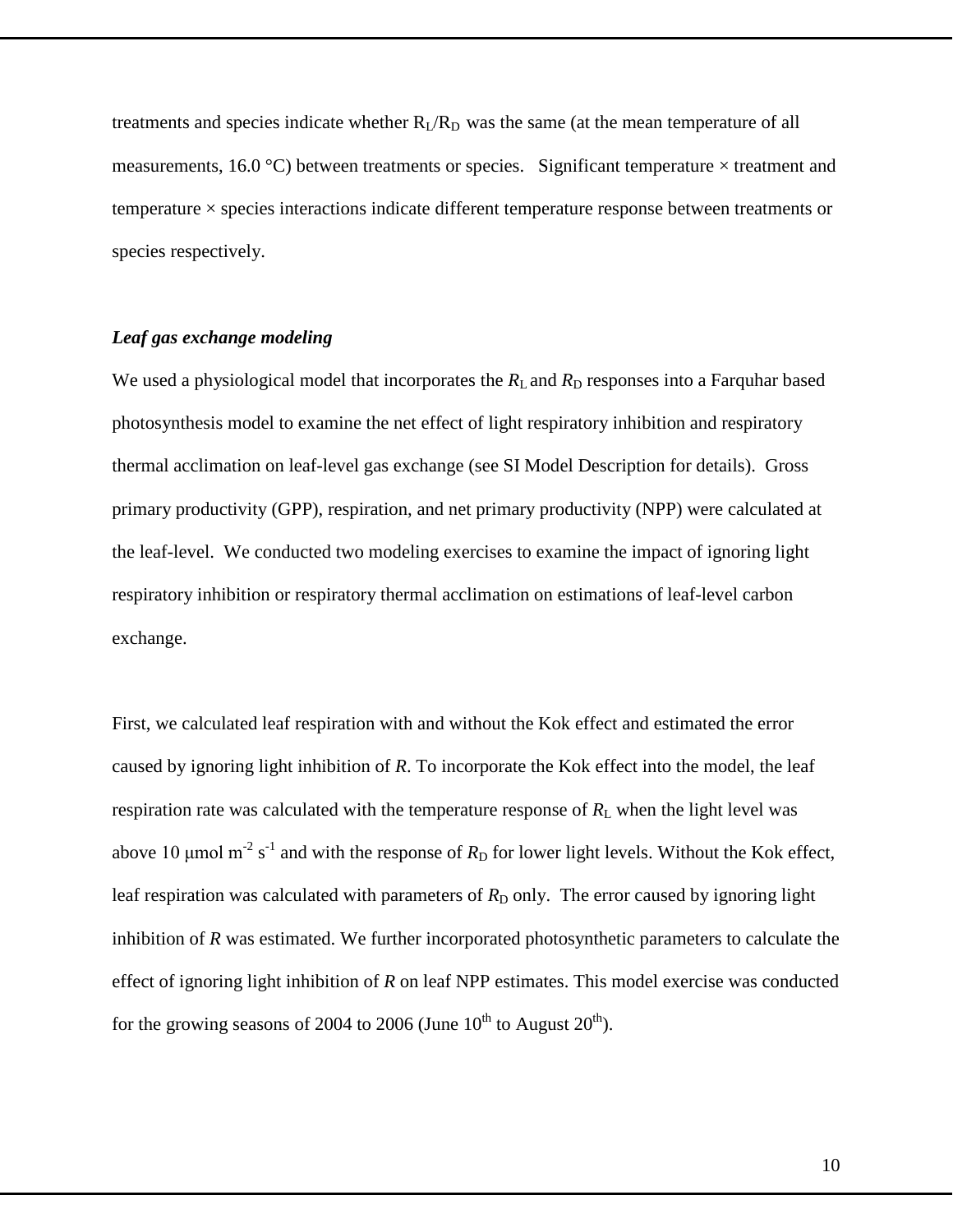Second, to estimate the error caused by ignoring leaf thermal acclimation, we used photosynthetic and respiratory parameters of control and greenhouse-acclimated leaves to calculate leaf gas exchange under different warming scenarios. Leaf-level GPP, *R* and NPP were calculated for the growing season of 2006 (June  $10^{th}$  to August  $20^{th}$ ) and for three warming scenarios (plus 2.5, 5, and 7 °C relative to 2006). Both  $R<sub>L</sub>$  and  $R<sub>D</sub>$  were incorporated into the physiological model in this exercise. To estimate leaf gas exchange, we generated parameters for current conditions using leaves from the control treatment for 2006 and by using parameters of greenhouse-acclimated leaves for the various warming scenarios. The error of not incorporating leaf thermal acclimation and the relative contribution of photosynthesis and respiration on the error of leaf-level NPP was estimated.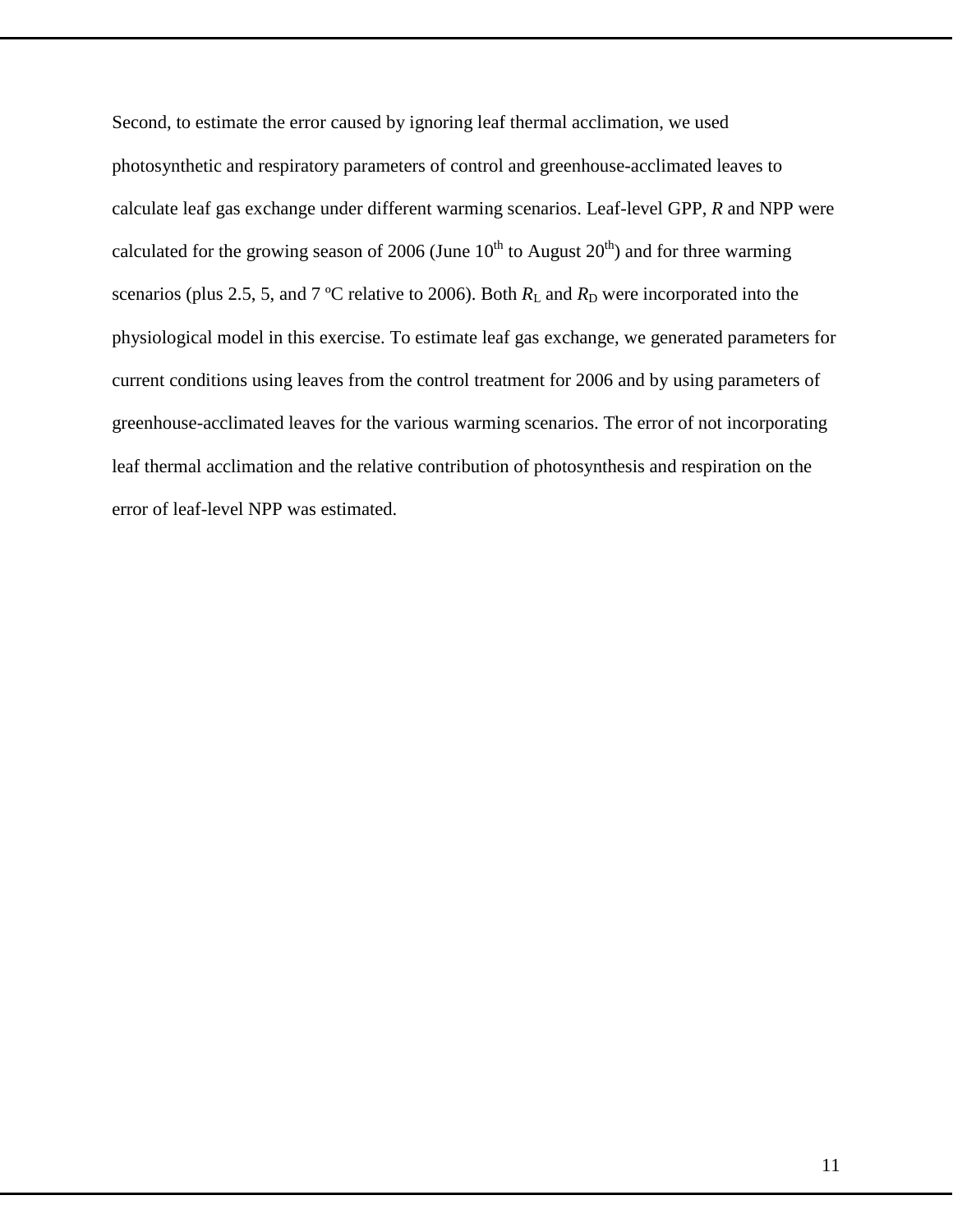### **Results**

### *Kok effect*

*R* of *B. nana* and *E. vaginatum* was inhibited by light in the control and the greenhouse  $(p<0.001)$ . The respiration rate in light was reduced to 35% of the rate measured in darkened leaves (SI Figure 2a) when averaging all measurements conducted under ambient conditions for both species. The Kok effect (100- $(R_I/R_D \times 100)$ ), or percent inhibition of *R* in the light, ranged in *E. vaginatum* from 2-83% depending on temperature, with a mean of 37%; and in *B. nana* from 3-52% with a mean of 28%. The Kok effect was different between species, with higher percent inhibition in *E. vaginatum* (SI Figure 2a,  $p<0.01$ ). *E. vaginatum* showed higher  $V_0$  at 100 µmol PPFD m<sup>-2</sup> s<sup>-1</sup> (0.93 μmol O<sub>2</sub> m<sup>-2</sup> s<sup>-1</sup>) than *B. nana* (0.15 μmol O<sub>2</sub> m<sup>-2</sup> s<sup>-1</sup>), and there was no difference between the control and greenhouse (SI Figure 2b).

#### *Short-term respiratory temperature response and thermal acclimation of respiration*

Overall, *R* responded positively to changes in short-term temperature in both species (p<0.0001), and there were significant effects of treatment and species on both  $E_0$  and on  $R$  (Tables 1, 2a). In *E. vaginatum*, *E*<sup>0</sup> (slope) was different between treatments, with the respiration rate less sensitive to temperature (lower  $E_0$ ) in the greenhouse than in the control ( $f(T) \times$  Greenhouse interaction, (p=0.02) (Table 1).  $E_0$  was also different between  $R_L$  and  $R_D$  (as indicated by f(T)  $\times$  Light interaction, p<0.001) (Table 2a). In *E. vaginatum, R<sub>L</sub>* increased with short-term temperature in the control  $(p<0.0001)$ , but did not respond significantly to short-term temperature in the greenhouse (Figure 1);  $R_D$  increased with short-term temperature in the control ( $p<0.0001$ ) and the greenhouse (p=0.001) (Figure 1). In *E. vaginatum,*  $Q_{10}$  values were lower for  $R_L$  than for  $R_D$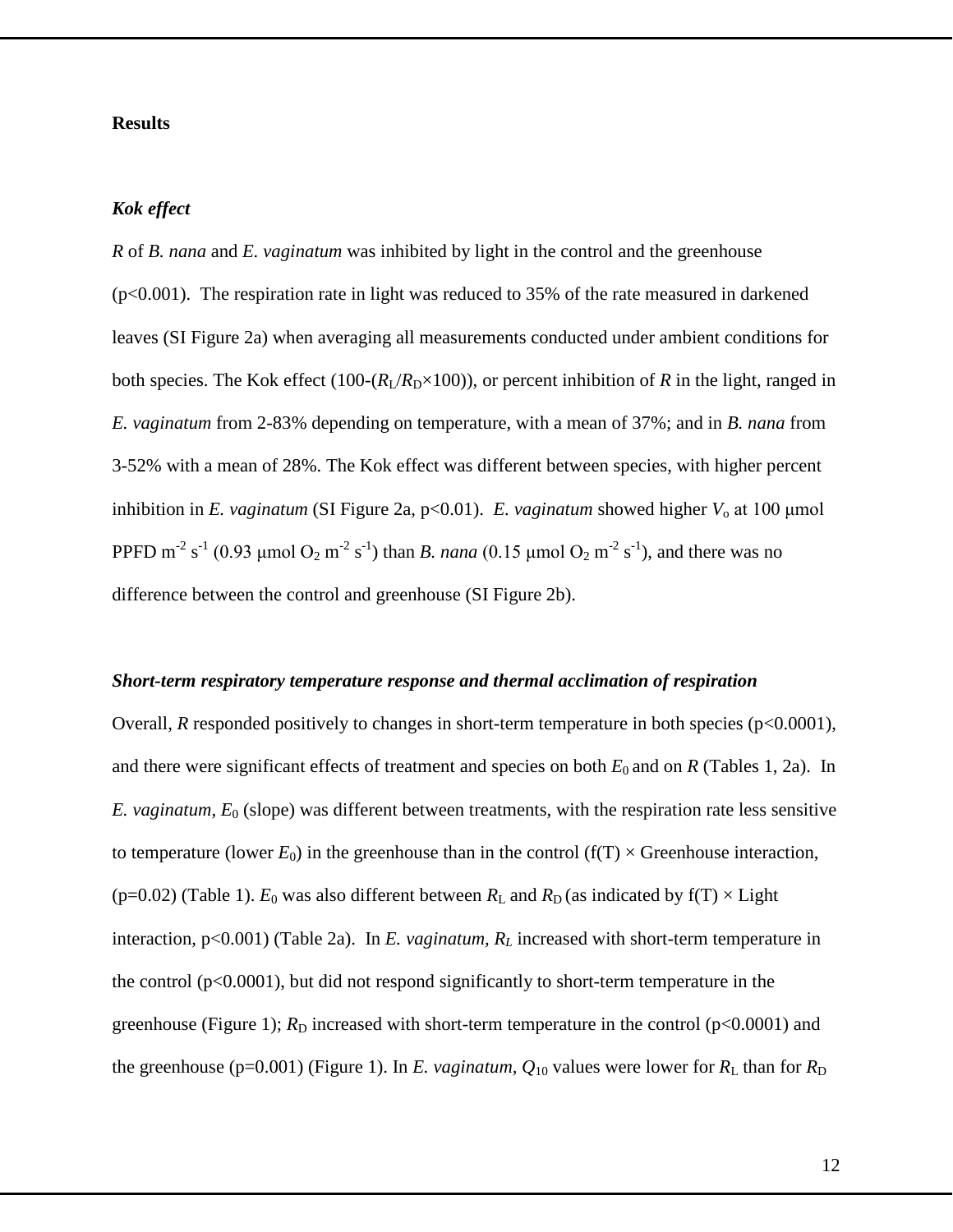(Figure 2a), and overall  $E_0$  values were lower for  $R_L$  than for  $R_D$  (Table 1). *R* was lower in the greenhouse than in the control when temperature was over 10 ˚C, in both light and dark measurements (Figures 1, 2c).

In *B. nana*, there was no treatment effect on  $E_0$ , or  $Q_{10}$  (Table 1, 2a, Figure 2b, d).  $R_L$  and  $R_D$  also had similar  $E_0$  and  $Q_{10}$  (Table 1, Figure 2b).  $R_L$  increased with short-term temperature in the control (p=0.007) and the greenhouse (p=0.0003) as did  $R_D$  (p=0.0003 for control and p<0.0001 for greenhouse).

There were significant species and species by temperature effects on the degree of inhibition of *R* in the light  $(R_I/R_D)$  (Table 2b).  $R_I/R_D$  increased with short-term temperature in both control and greenhouse treatments for *E. vaginatum* (p<0.001 in both, Figure 3a). In contrast, we did not detect a significant trend or treatment effect in *B. nana*.

An ANCOVA model including both species suggested significant effects of temperature, species and a 3-way interaction on  $V_0$  (Table 2b). On average,  $V_0$  of *E. vaginatum* was 0.89 (SE 0.07) μmol O<sub>2</sub> m<sup>-2</sup> s<sup>-1</sup> for the control and 0.97 (SE 0.04) μmol O<sub>2</sub> m<sup>-2</sup> s<sup>-1</sup> for the greenhouse, while *V*<sub>o</sub> of *B. nana* was 0.18 and 0.11  $\mu$ mol  $O_2$  m<sup>-2</sup> s<sup>-1</sup>, respectively for control and greenhouse. Overall,  $V_0$  increased exponentially with temperature. For *E. vaginatum*, the positive  $V_0$ -temperature relationship applied to both treatments, but for *B. nana*, this relationship was significant for the control but not greenhouse (Figure 3b).

#### *Photosynthesis to respiration ratio*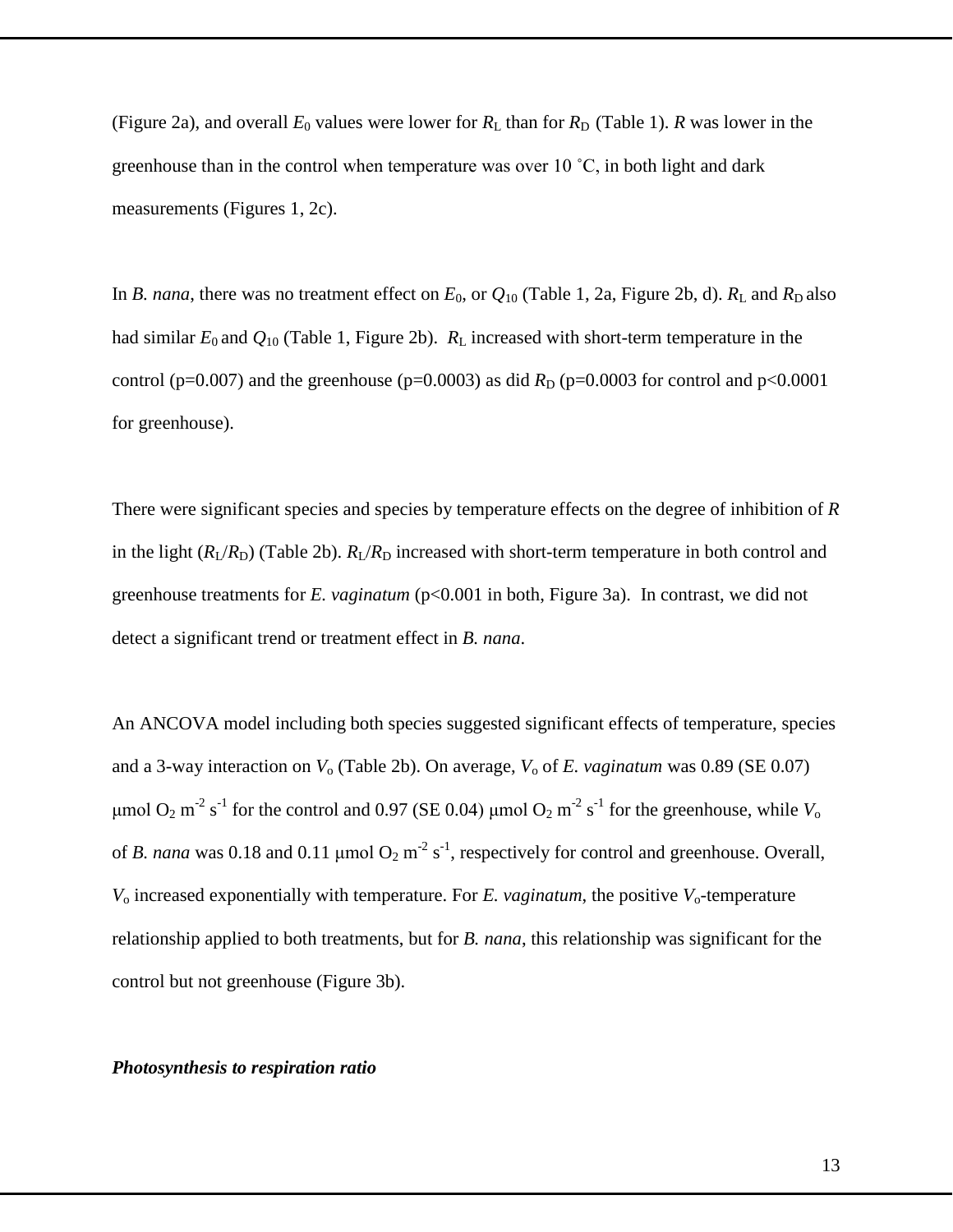We did not detect treatment differences in  $A_{\text{max}}$  at 15 °C in *E. vaginatum* or in *B. nana.*  $A_{\text{max}}$ values for *E. vaginatum* were 17.9 (SE 1.3) in the greenhouse and 19.9 in the control (SE 1.5); and for *B. nana* were 13.6 in the greenhouse (SE 0.73) and 12.2 in the control (SE 0.72). In both species, the ratio of  $A_{\text{max}}$  to *R* (at 15 °C) was significantly higher in light than in darkness for the greenhouse, but not for the control (Figure 2e, f).

## *Leaf gas exchange modeling*

Leaf-level GPP was 3 to 4 times leaf *R* for *E. vaginatum* and 9 to 12 times leaf *R* for *B. nana* (Table 3a). Ignoring the Kok effect caused substantial error in estimating leaf *R*, especially for *B. nana* (+33% to +49%), but the impact on estimates of leaf-level NPP was limited (2%-11%).

*E. vaginatum* displayed strong positive thermal acclimation of photosynthesis, and estimates of leaf GPP increased 38%, 47% and 53% in the plus 2.5, 5 and 7 ºC warming scenarios respectively (bold fonts, Table 3b). Not accounting for thermal acclimation resulted in underestimating leaf GPP up to 21% in the three warming scenarios. *R* of *E*. *vaginatum* acclimated to warming, *i.e.* greenhouse grown leaves had lower respiration rates in warming scenarios (5.1 to 5.6 mol CO<sub>2</sub> m<sup>-2</sup> leaf) than control leaves in 2006 (5.9 mol CO<sub>2</sub> m<sup>-2</sup> leaf). Ignoring thermal acclimation caused an overestimation of leaf *R* by as much as 48% in the three warming scenarios. For leaf NPP, ignoring thermal acclimation led to a nearly 30% underestimation of leaf R in *E. vaginatum*.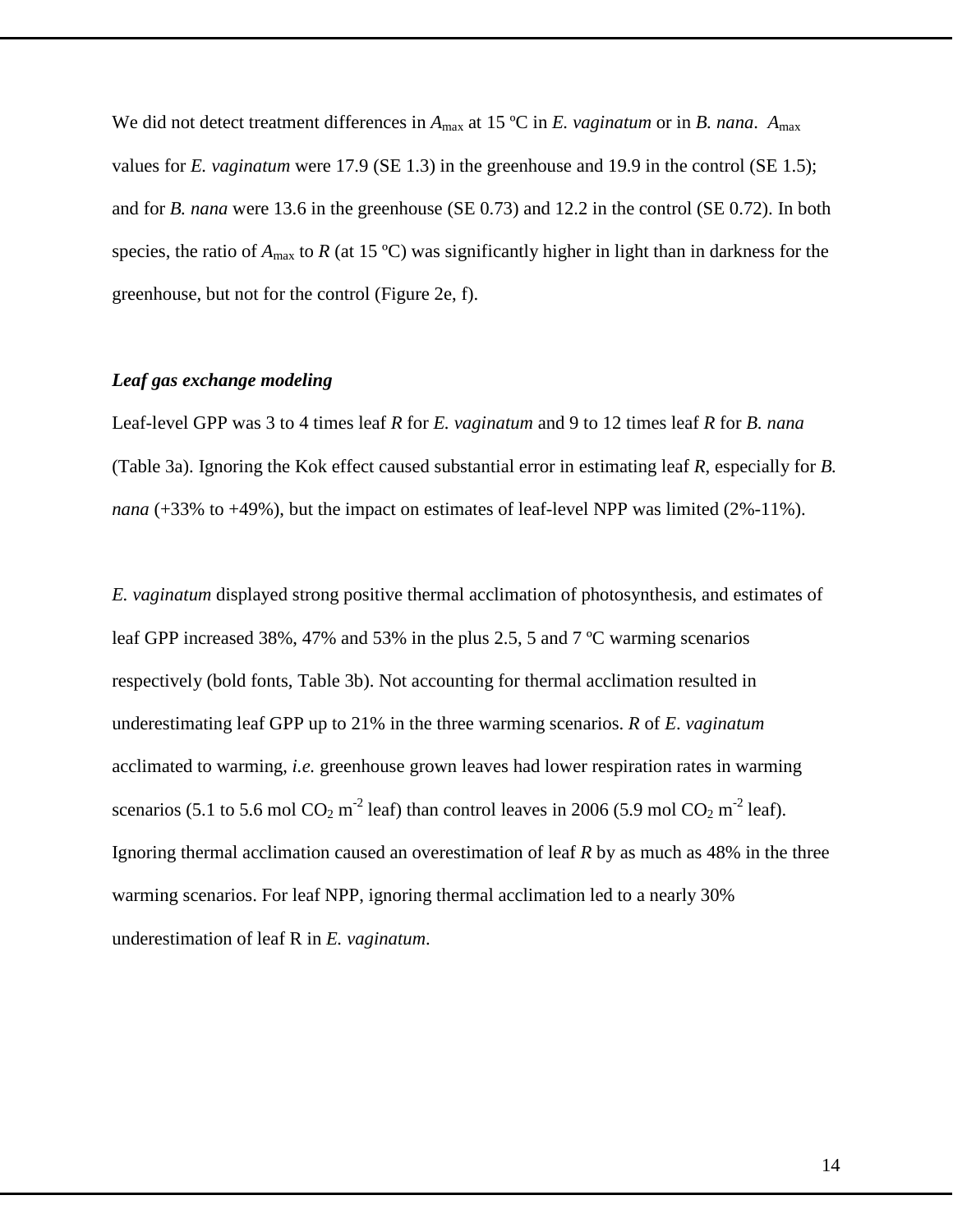Estimates of leaf GPP of *B. nana* were almost constant across 2006 and across the three warming scenarios (34 to 39 mol CO<sub>2</sub> m<sup>-2</sup> leaf for June 10 to August 20). For *B. nana* the error caused by ignoring thermal acclimation in estimating NPP was small (5 to 8% overestimation).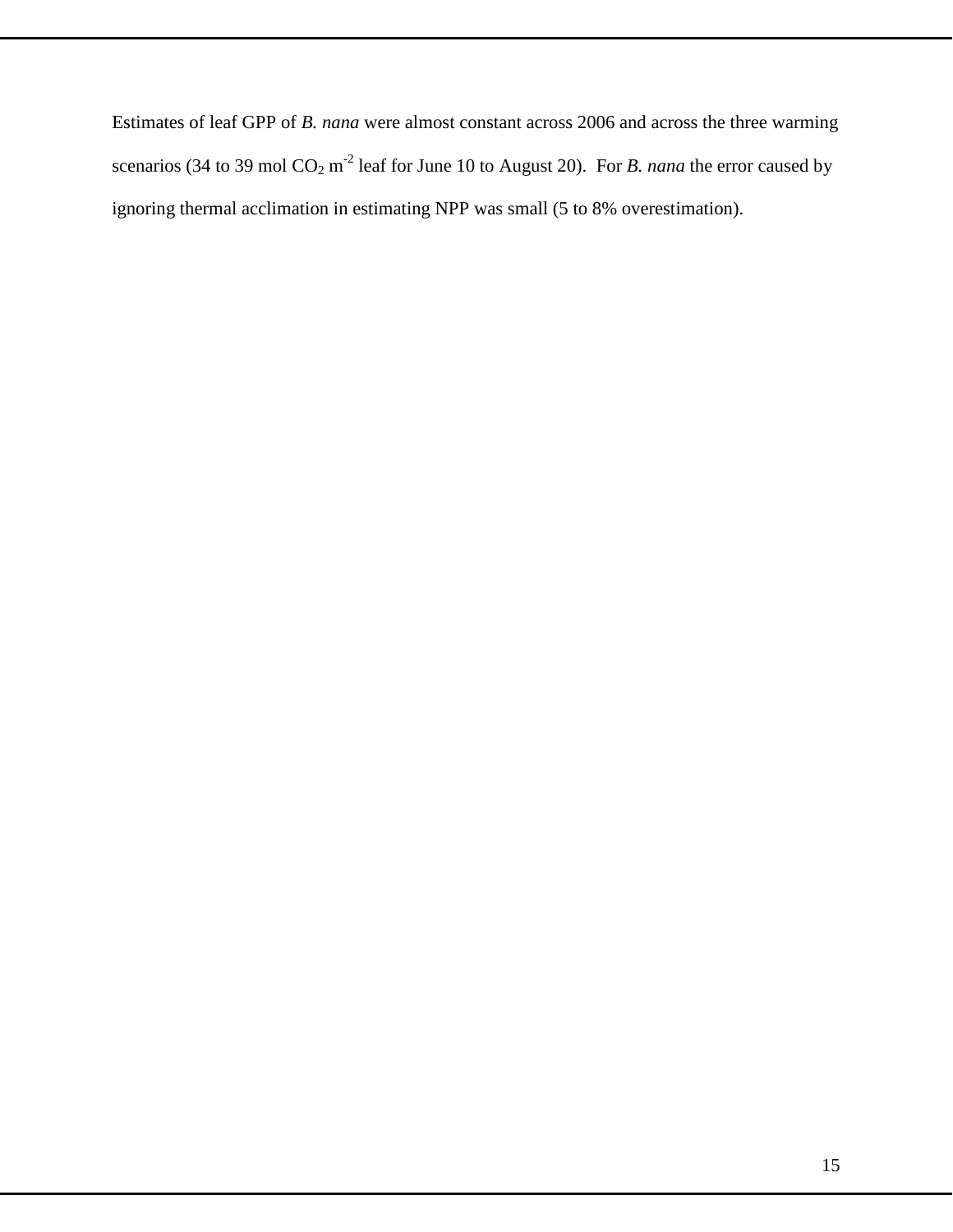### **Discussion**

Our study species represent important and frequently dominant vegetation in Arctic tundra [\(Elmendorf](#page-26-0) *et al.*, 2012) and thus may be representative of the total leaf respiratory flux from terrestrial vegetation in this ecosystem. We observed strong respiratory inhibition in the light for both *E. vaginatum* and *B. nana*, and species-specific patterns in the short-term temperature response of light inhibition of *R* and in respiratory acclimation to long-term warming. Furthermore, we found no difference in leaf  $\delta^{13}$ C values (SI Figure 3a), indicating similar water use efficiency across treatments, thus a low chance that the higher humidity in the greenhouses drove our findings. Extrapolating beyond the specific measurement conditions represented in this study would require a mechanistic interpretation of the underlying processes. However, by integrating our results into a leaf-level carbon flux model, we demonstrate that the common practice of substituting  $R_L$  with  $R_D$ , or ignoring respiratory thermal acclimation causes substantial error in estimates of leaf respiratory flux.

## *Kok effect*

Our findings of substantial inhibition of *R* in the light, consistent with Heskel *et al.* (2012 & 2013a), emphasize the importance of accounting for light inhibition when calculating the ecosystem scale leaf respiratory flux in Arctic systems. Currently, all eddy-covariance measurements face a challenge when attempting to decompose the net  $CO<sub>2</sub>$  exchange into the component mechanistic fluxes and this problem is intensified in the Arctic because of the extended duration of the light period (Heskel *et al.*[, 2013b\)](#page-27-5). Interpreting the net C flux signal recorded by an eddy-flux tower requires that a modeled respiratory flux (both autotrophic and heterotrophic) be subtracted to determine the rate of canopy photosynthesis. Our quantification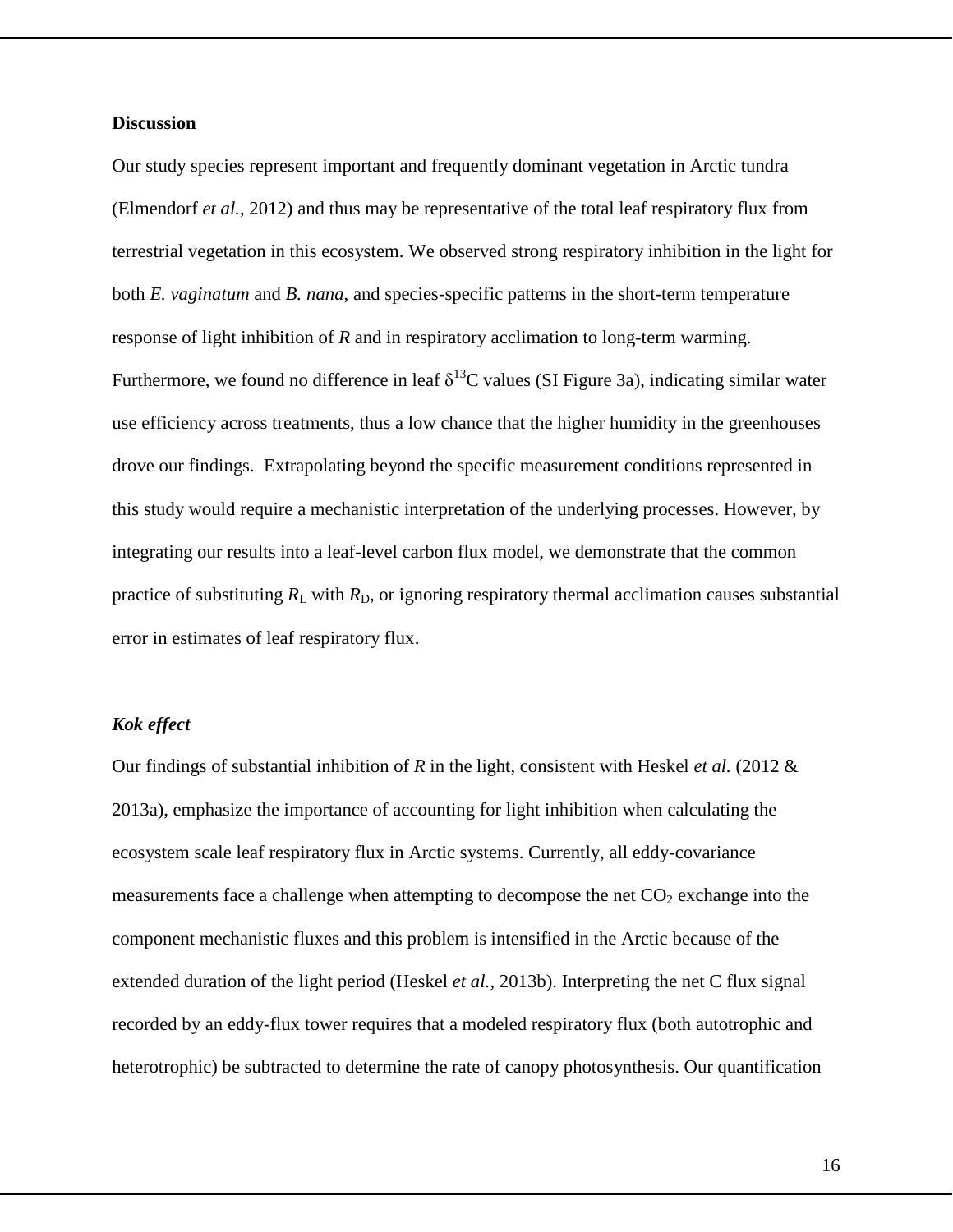of *R* in the light suggests that past efforts to derive these estimates based on *R* measured in the dark overestimate actual *R* and total respiratory C flux. Our results further demonstrate that in *E. vaginatum* the Kok effect increases with short-term temperature change for both treatments, and we saw no change in the magnitude of the effect between the control and greenhouse treatment. This indicates that the importance of the Kok effect may increase with climate warming in this species and thus may have an even larger impact on overall C flux estimates in the future.

The precise causes and mechanisms of the Kok effect are presently unknown, and thus a biochemical or physiological interpretation of our results requires caution. Cellular energy status is often cited as the general driver for the inhibition of respiration in the light (Atkin *et al.,* 2013, Griffin & Turnbull, 2013) with energy demand being met by light driven processes rather than from stored reduced substrates during periods of illumination. Mechanistically this could be realized if excess ATP or redox equivalents generated by the light reactions of photosynthesis were to deactivate the pyruvate dehydrogenase (PDH) complex [\(Budde & Randall, 1990,](#page-25-5) [Gemel](#page-27-6)  [& Randall, 1992\)](#page-27-6). PDH can also be regulated by substrates like pyruvate and CoA, and the product Actyl CoA, linking light inhibition of respiration to photorespiration, amino acid formation and a general reorganization of the TCA pathway [\(Igamberdiev](#page-28-7) *et al.*, 2001, [Tcherkez](#page-30-4) *et al.*[, 2008,](#page-30-4) [Tcherkez](#page-30-5) *et al.*, 2005, [Tcherkez](#page-30-6) *et al.*, 2009). Citrate and other stored C compounds may be utilized in the light and would reduce demand for flux through the TCA pathway [\(Gauthier](#page-26-2) *et al.*, 2010, [Tcherkez](#page-30-2) *et al.*, 2012). Reorganizing the TCA pathway as suggested by [Tcherkez](#page-30-2) *et al.* (2012), and removing C compounds to support the synthesis of glutamate or other amino acids would increase the transfer of amino groups via photorespiration and reduce overall rates of  $CO<sub>2</sub>$  release from the mitochondria. Other suggested mechanisms include NAD(P)H balance between respiration, chloroplastic pentose phosphates and photosynthesis

17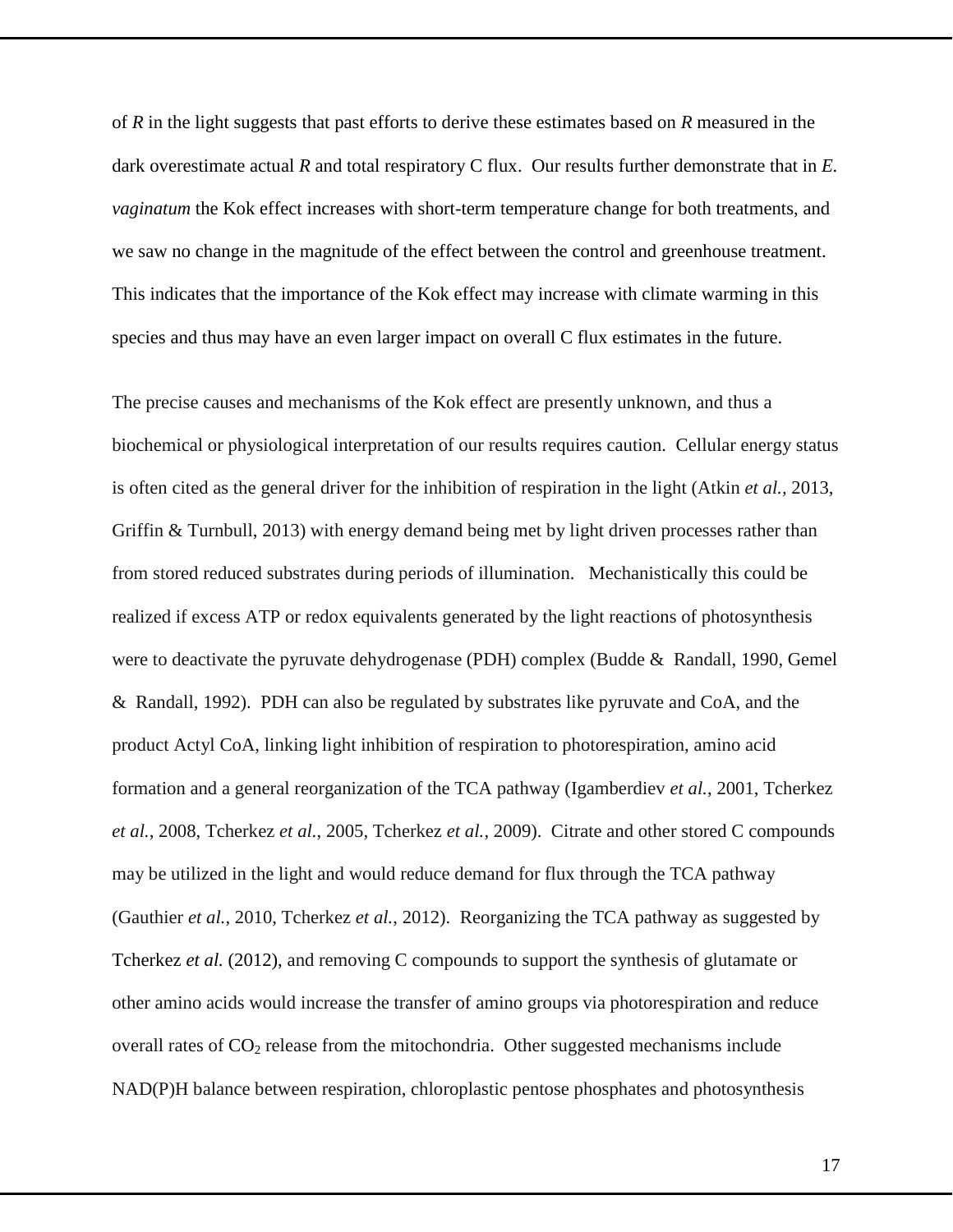[\(Buckley & Adams, 2011,](#page-25-6) however see [Cornic & Jarvis, 1972\)](#page-26-3); a general non-linear response of RuBP oxygenation  $(V_0)$  to light, particularly in the low light range [\(Cornic, 1977\)](#page-26-4); other environmentally driven changes in *V*<sup>o</sup> (Griffin & Turnbull, 2013); and metabolic non-steady-state effects [\(Tcherkez](#page-30-2) *et al.*, 2012). Although our understanding of the precise mechanisms of the Kok effect remains incomplete, much progress is being made and it is important that our interpretation of the ecological responses proceeds in a consistent manner.

### *Thermal acclimation of respiration and light inhibition*

Impacts of warming on plants will depend on the acclimation potential of the metabolic apparatus. Respiratory acclimation to temperature occurs in some species [\(Atkin & Tjoelker,](#page-24-2)  [2003,](#page-24-2) [Teskey & Will, 1999\)](#page-30-7) but not in others [\(Dillaway & Kruger,](#page-26-5) 2011, [Way & Sage, 2008\)](#page-31-4). The studies above evaluated acclimation using  $R<sub>D</sub>$ , and the temperature response of  $R<sub>L</sub>$  and its thermal acclimation is rarely reported (but see Ayub *et al.*[, 2011\)](#page-25-2)*.* Here, we report an acclimation response of leaf *R* to warmer growth temperatures in *E. vaginatum*, but not in *B. nana*.

In contrast to *E. vaginatum, B. nana* showed no significant difference in  $R_0$  or  $E_0$  between the greenhouse and control treatments, indicating a lack of acclimation to warmer growth temperatures. Acclimation can be a means to avoid excessive C losses from higher respiration rates, however given *B. nana's* increased individual size and geographic range in tundra during the past several decades (Heskel *et al.*[, 2013a,](#page-27-1) [Heskel](#page-27-2) *et al.*, 2012), this species may instead use excess respiratory products for increased growth in a warmer climate. Net C gain and dynamics of respiratory intermediates need to be examined to test this hypothesis. This capability may contribute to the continued expansion of this shrub.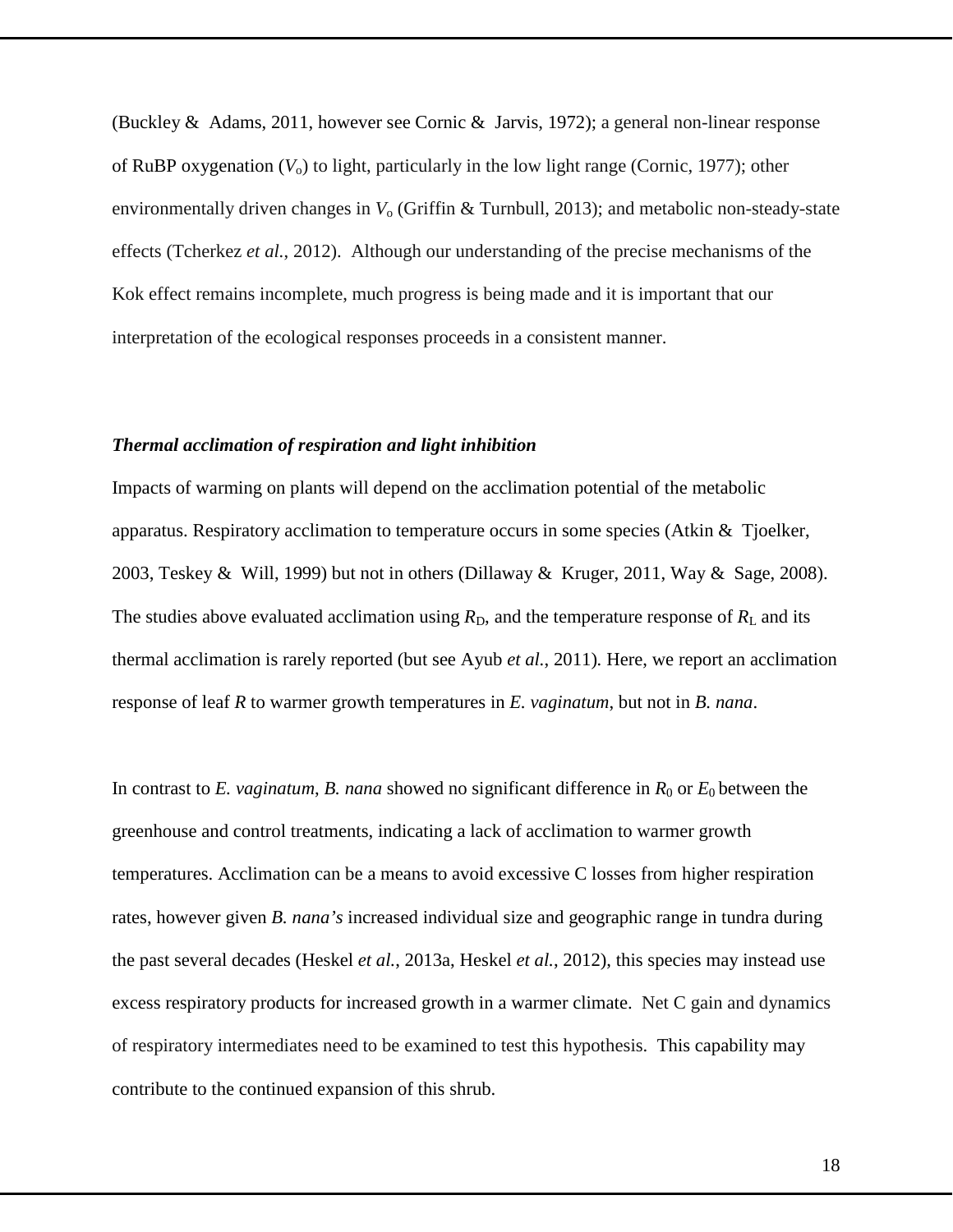Few studies have addressed the thermal acclimation of the Kok effect, and results vary by species. Growth temperature had little impact on the degree of light inhibition of leaf *R* in *Eucalyptus saligna* seedlings (Ayub *et al.*[, 2011\)](#page-25-2). By contrast, thermal acclimation of light inhibition was observed in *Quercus ilex*, a Mediterranean tree with long-lived leaves [\(Zaragoza-](#page-31-5)[Castells](#page-31-5) *et al.*, 2007). We did not find a significant difference in the temperature response of light inhibition between the control and the greenhouse treatment for the two species in this study, indicating no substantial thermal acclimation of light inhibition. This pattern is similar to *E. saligna* but contrast to *Q. ilex*. The difference in response between our two tundra species and the evergreen *Q. ilex* may be attributable to the short leaf life-span of tundra species versus the long life span of the evergreen oak. The lower investment in leaves, and limited variation of irradiance and temperature during the growing season of the Arctic species, may make thermal acclimation of light inhibition less favored.

Previous studies have addressed the impacts of various other environmental factors besides temperature on  $R_L$ , including atmosphere  $CO_2$  concentration (Ayub *et al.*[, 2011,](#page-25-2) [Crous](#page-26-6) *et al.*, [2012,](#page-26-6) [Shapiro](#page-29-3) *et al.*, 2004, Wang *et al.*[, 2001\)](#page-31-1), nutrients (Atkin *et al.*[, 2013,](#page-24-6) Heskel *et al.*[, 2013a,](#page-27-1) [Heskel](#page-27-2) *et al.*, 2012, [Shapiro](#page-29-3) *et al.*, 2004) and water availability (Ayub *et al.*[, 2011,](#page-25-2) [Crous](#page-26-6) *et al.*, [2012\)](#page-26-6). Because of the general correlation between leaf nitrogen and *R* [\(Griffin](#page-27-7) *et al.*, 2002, [Reich](#page-29-7) *et al.*[, 2006,](#page-29-7) [Ryan, 1995,](#page-29-8) Xu *et al.*[, 2007\)](#page-31-6), we might expect N availability to impact leaf respiratory response. A strong effect of N on  $R_L$  has been reported (Atkin *et al.*[, 2013,](#page-24-6) [Shapiro](#page-29-3) *et al.*[, 2004\)](#page-29-3), and recent work suggested that inhibition of *R* in the light may decrease with increased N fertilization [\(Heskel](#page-27-2) *et al.*, 2012, Heskel *et al.*[, 2013b\)](#page-27-5). Further research is needed to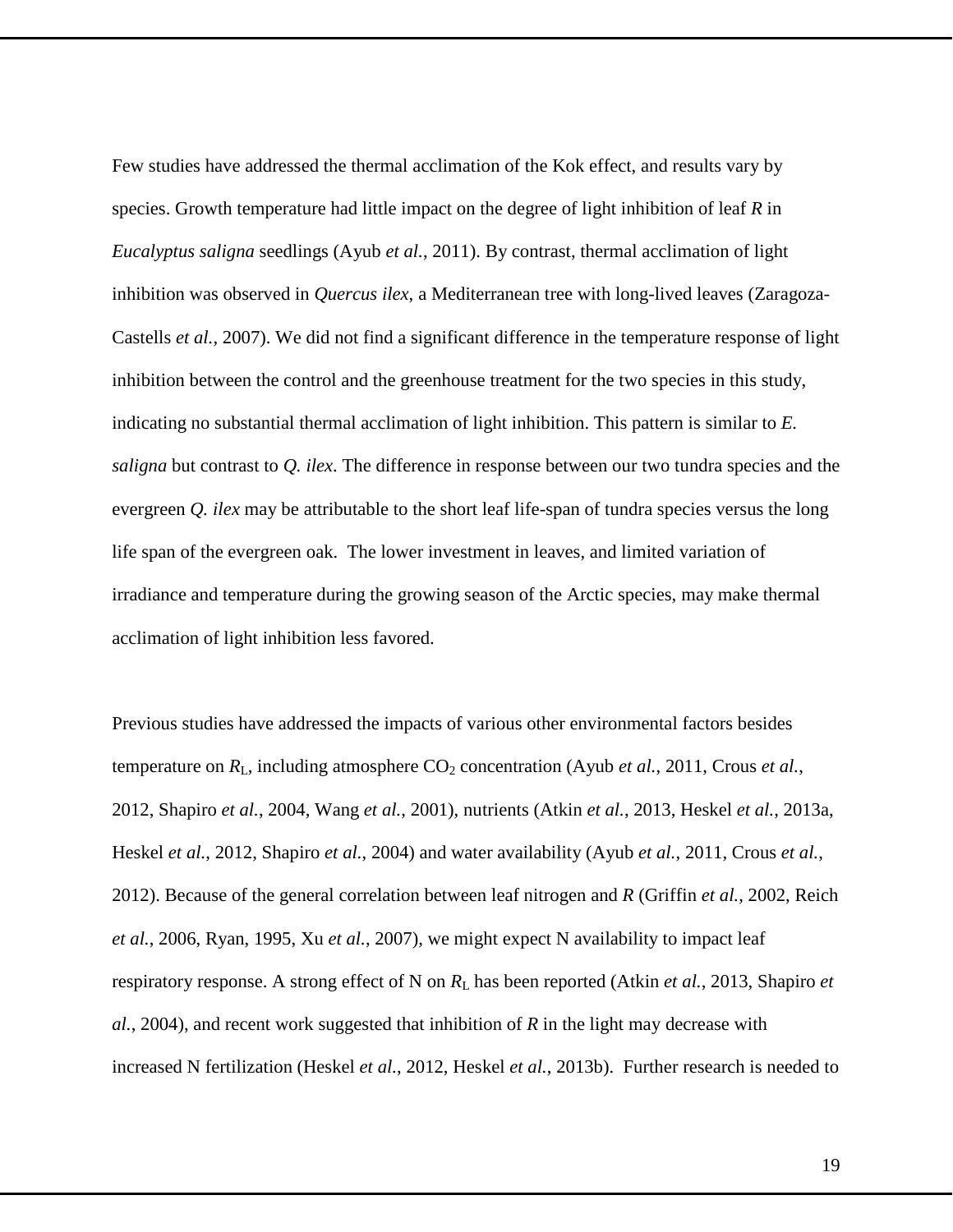elucidate more detailed mechanisms of how foliar N concentrations affect thermal acclimation of *R*.

### *Short-term temperature response of RL and light inhibition*

Studies on the temperature response of  $R<sub>L</sub>$  are limited, and the results are inconsistent. The shortterm temperature coefficient of  $R_L$  was often lower than  $R_D$  for three *Plantago* species [\(Atkin](#page-24-3) *et*  $al.$ [, 2006\)](#page-24-3). By contrast, [Shapiro](#page-29-3) *et al.* (2004) reported a temperature response of  $R<sub>L</sub>$  in a herb *Xanthium strumarium* in which  $Q_{10}$  and  $E_0$  of  $R_L$  was similar to or higher than that of  $R_D$ . Griffin [& Turnbull](#page-27-8) (2013) reported similar temperature response of  $R_L$  and  $R_D$  in the  $C_3$  grass *Triticum aestivum,* however  $R_L$  was less sensitive to temperature than  $R_D$  in the  $C_4$  *Zea mays.* In our study,  $Q_{10}$  and  $E_0$  of  $R_L$  was far lower than that of  $R_D$  in  $E$ . *vaginatum* while no significant difference in these parameters between  $R_L$  and  $R_D$  was observed in *B. nana*. Our results, together with previous works, suggest short-term temperature response of  $R<sub>L</sub>$  and its association with the temperature response of  $R_D$  can vary across species and therefore requires species-specific quantification.

Because of the absence of long-term thermal acclimation of light inhibition of *R* in our study, the observed short-term temperature responses of light inhibition in each species can provide insights into their relative performance under warmer growth conditions, helping to explain warming's observed positive impacts on *B. nana* and negative impacts on *E. vaginatum*. Recent modeling studies suggest that light inhibition of *R* is largely governed by photosynthetic adenylate balance (Buckley & [Adams, 2011\)](#page-25-6): excess ATP or redox equivalents generated by the light reactions of photosynthesis reduce the demand for respiratory energy in the light compared

20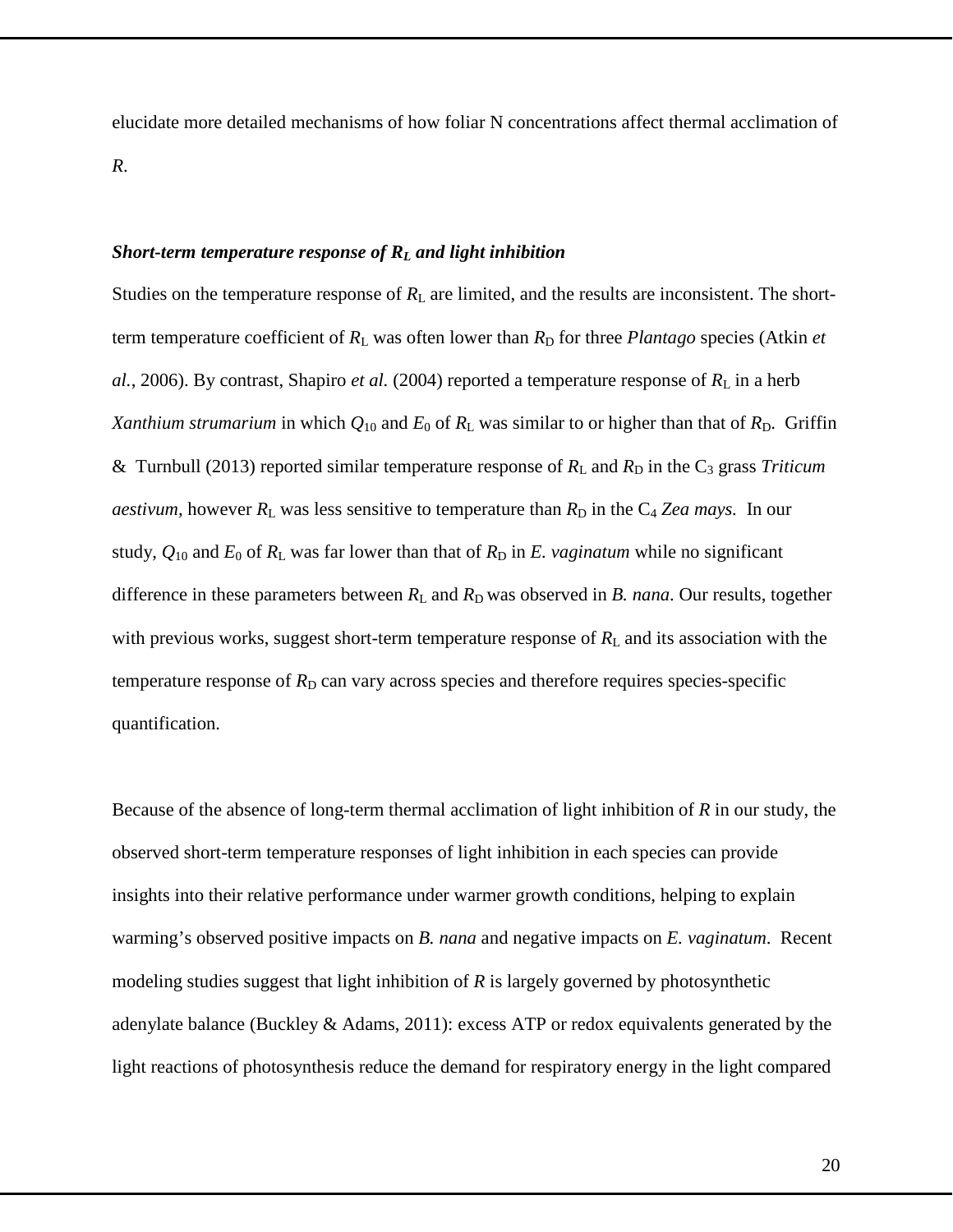to that needed in the dark. The gross photosynthesis rate at low light is not likely to be substantially affected by temperature because of light limitation. In this case, a positive response of light inhibition to temperature in *E. vaginatum* indicates a reduced proportion of ATP and C skeletons supplied by *R* at higher temperatures. Thus at higher temperatures, in the light, for *E. vaginatum*, the demand for these compounds appears to be eliminated, and growth inhibition may occur. In contrast, constant light inhibition across temperatures in *B. nana* suggests a generally balanced supply and demand of respiratory products, in which case growth is still maintained at high temperatures. This observation is consistent with the fact that *E. vaginatum* is gradually being replaced by *B. nana* as climate warms (Tape *et al.*[, 2006\)](#page-30-8).

There is an assumed relationship between *V*<sup>o</sup> (photorespiration) and inhibition of *R*<sup>L</sup> (*reviewed in*: Griffin & Turnbull, 2013), however its precise mechanism and directionality remain undetermined. Some previous studies have shown high inhibition of  $R<sub>L</sub>$  under conditions when *V*<sup>o</sup> was also high (Atkin *et al*., 2000, Hurry *et al*., 2005, Zaragoza-Castells *et al*., 2007). In this study, such a relationship between *V*<sup>o</sup> and inhibition of *R*<sup>L</sup> was only observed in *E. vaginatum,* indicating  $V_0$  may be partially responsible for suppressing  $R_L$  at higher temperatures for this species. Other recent work identified a positive correlation between  $V_0$  and  $R_L$  in studies that compared  $C_4$  versus  $C_3$  species and direct  $V_0$  manipulations (Griffin and Turnbull, 2013) and in studies that suppressed  $V_0$  with high ambient  $CO_2$  (Ayub *et al.,* 2011; Crous *et al.,* 2012; Shapiro *et al.,* 2004; Tcherkez *et al.,* 2008; Wang *et al*., 2001). This is consistent with our observation that there is a strong positive correlation between  $V_0$  and  $R_L$  across both species and treatments. This is likely because both *V*<sub>o</sub> (Brooks & Farquhar, 1985, Ku & Edwards, 1977) and *R*<sub>L</sub> (Atkin *et al.* 2006, Shapiro *et al.* 2004, Griffin & Turnbull 2013) are responding independently to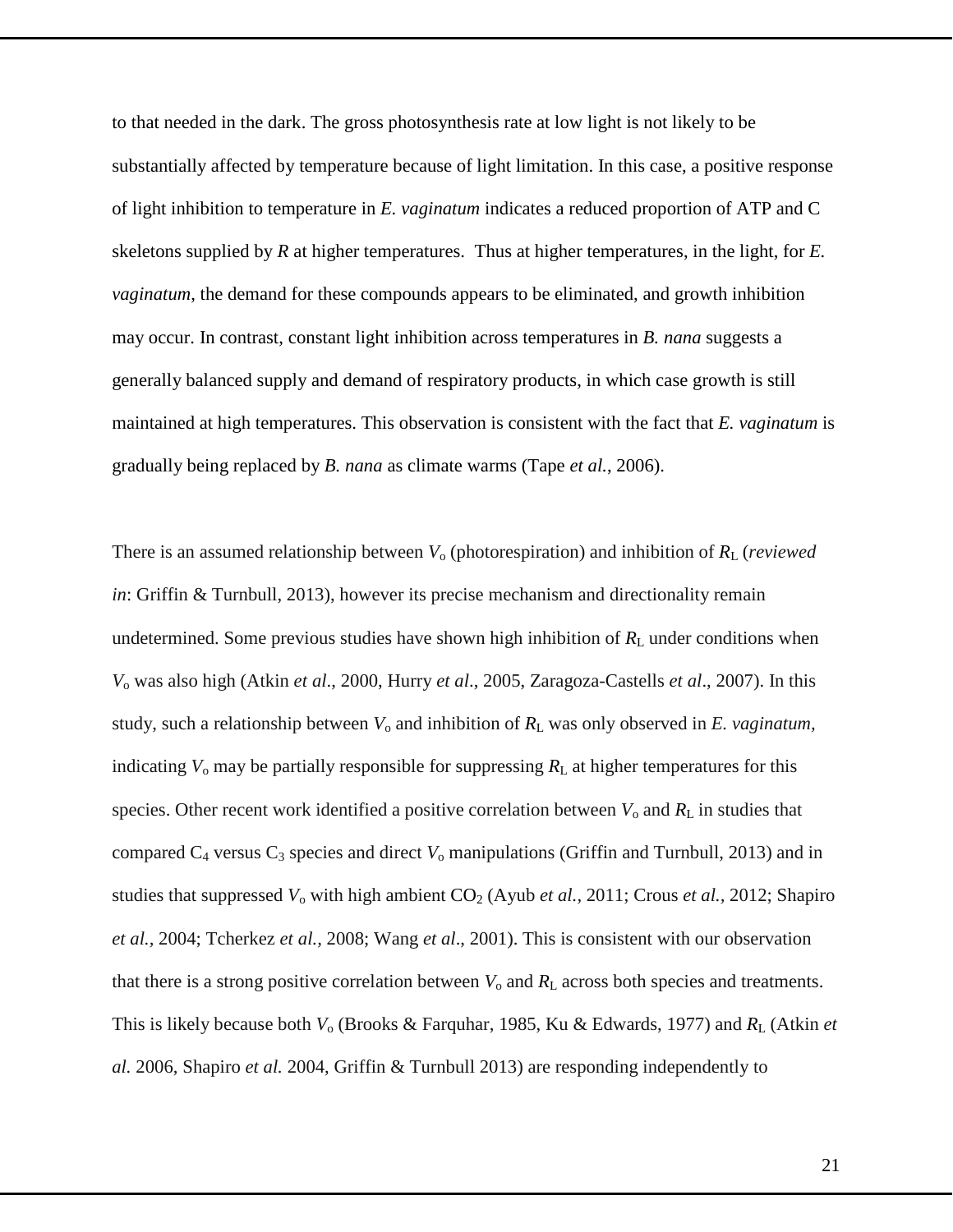temperature. Overall, our results and other studies indicate that  $V_0$  may be suppressing  $R_L$  at higher temperatures, or that both processes could be responding independently to temperature.

*Impact of light inhibition and thermal acclimation of respiration on leaf –level carbon balance* Understanding the balance between leaf *R* and photosynthesis (*A*) is crucial for estimating net plant C gain. In a warmer climate, the ratio of *A*/*R* could decrease if *R* is proportionally more responsive to warming than *A*. *A* is often limited by light [\(Ziska & Bunce,](#page-31-7) 1998) and insufficient attention has been given to the relationship between *A* and *R*L. In this study, we compared  $A_{\text{max}}/R_D$  and  $A_{\text{max}}/R_L$ . For both study species, we observed a significant difference between  $A_{\text{max}}/R_D$  and  $A_{\text{max}}/R_L$  in the greenhouse treatment but not in the control. This finding suggests that using  $R_D$  rather than  $R_L$  to estimate respiratory C loss is likely to lead to more significant error in a warmer climate, with implications for the majority of models that currently assume a fixed *A/R* ratio based on  $R<sub>D</sub>$  alone (however see [Dufrêne](#page-26-7) *et al.*, 2005).

In our leaf-level model simulation, ignoring  $R<sub>L</sub>$  led to overestimation of the cumulative temperature driven respiratory C flux during the growing seasons of 2004 to 2006 (up to 32% for *E. vaginatum* and 49% for *B. nana*), with differences due mainly to interannual variation of temperature. Given the abundance of *E. vaginatum* and *B. nana* in Arctic tundra and the dominance of  $R_L$  (relative to  $R_D$ ) during the growing season, accounting for variations in light inhibition of leaf *R* for these species will be important for predictions of ecosystem level respiratory C flux. With expected expansion of *B. nana*, the error is likely to increase in models based on  $R_D$  only. Though the impact of respiratory light inhibition on estimates of leaf NPP is limited, mainly because of a high  $A/R$  ratio, such error is still problematic when partitioning  $CO<sub>2</sub>$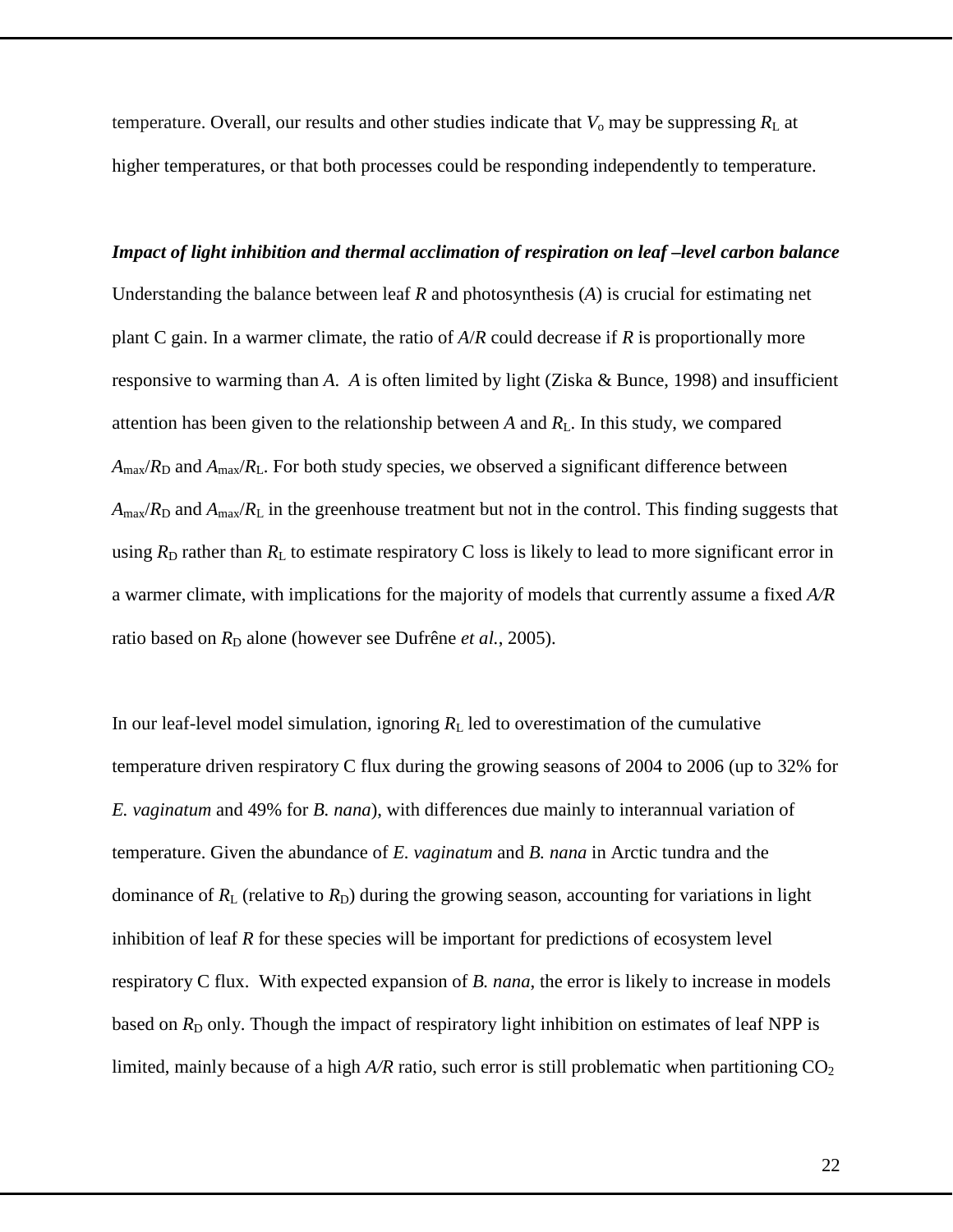flux. To integrate  $R_L$  into C flux models an empirically determined correction term may be applied to  $R<sub>D</sub>$  to estimate light inhibition [\(Shapiro](#page-29-3) *et al.*, 2004).

Most global models assume that *R* increases exponentially without acclimation to temperature (Atkin *et al.*[, 2008\)](#page-24-7). Despite increasing incorporation of dynamic plant C exchange responses into vegetation models, less than a fifth of models account for autotrophic *R* acclimation to temperature [\(Smith & Dukes, 2013\)](#page-30-9). Studies that did incorporate respiratory thermal acclimation found significant differences in the estimates of C dynamics (Atkin *et al.*[, 2008,](#page-24-7) [Chen & Zhuang, 2013\)](#page-25-3). However, these studies used algorithms describing respiratory thermal acclimation based on  $R<sub>D</sub>$  and did not incorporate the effect of light inhibition. We modeled leaflevel CO2 fluxes under different warming scenarios accounting for light inhibition of *R*. For *E. vaginatum*, which showed significant thermal acclimation of both  $R<sub>D</sub>$  and  $R<sub>L</sub>$ , ignoring thermal acclimation of *R* caused substantial error (up to 48%) in our estimates of cumulative leaf *R*. Thus, accounting for thermal acclimation of *R* in the light is essential to developing accurate C dynamic models of Arctic tundra. In addition, for *E. vaginatm,* the major source of error in leaf NPP estimates was ignoring thermal acclimation of *A* (3 to 4 times that caused by ignoring acclimation of *R*, Table 3b). Thus models should include algorithms of thermal acclimation of both *A* and *R.* In addition, models for overall C flux should include measurements of soil respiration and its components [\(Chapin III](#page-25-7) *et al.*, 2009). Collaborative experiments and modeling studies could address this challenge [\(Smith & Dukes, 2013\)](#page-30-9).

# *Conclusions*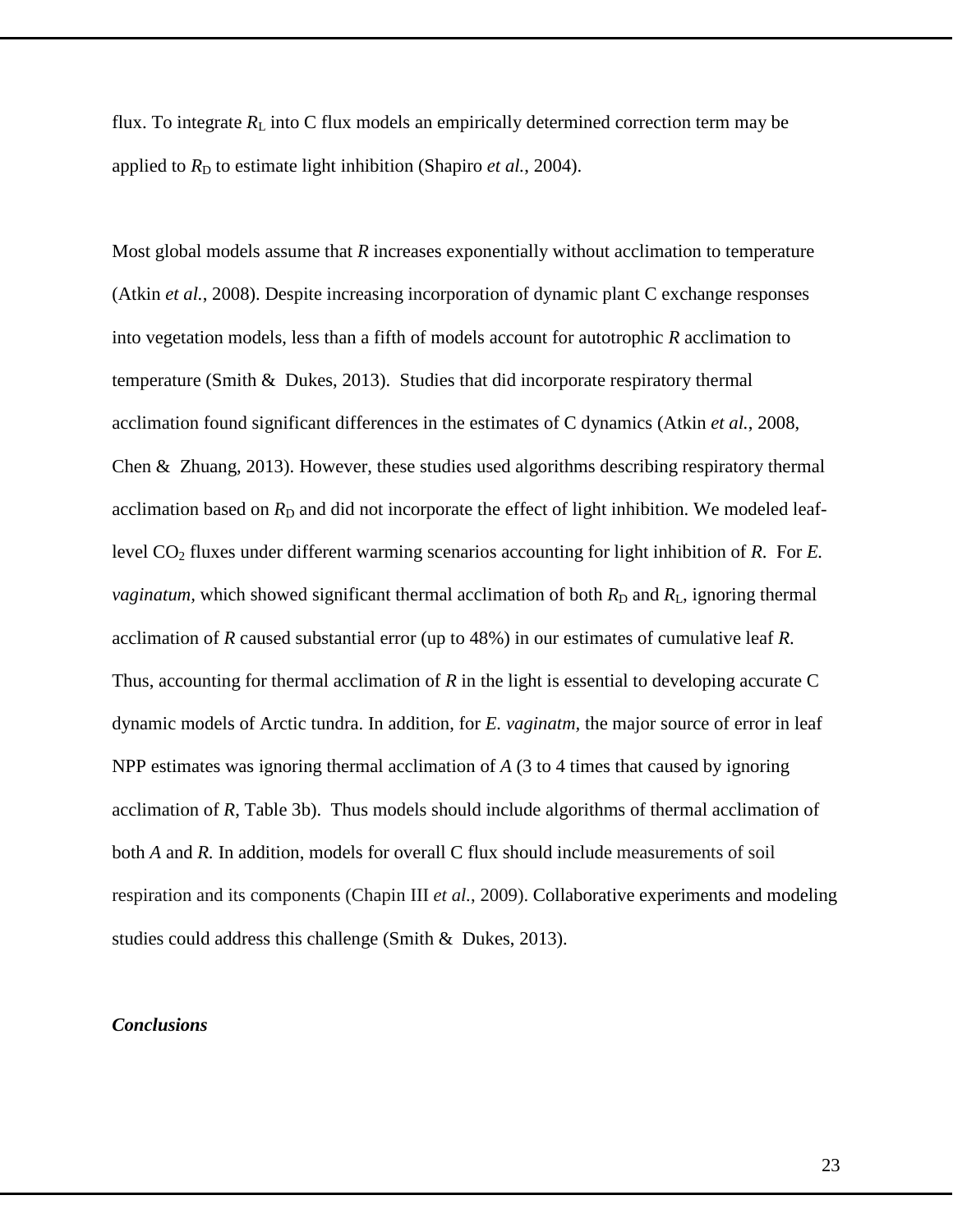We demonstrate for the first time the importance of the combined long-term thermal acclimation and light inhibition in estimating ecosystem level-leaf respiratory flux in Arctic systems. Shortterm responses of *R* to temperature predicted long-term response in *B. nana*, but not in *E. vaginatum* because of acclimation of *R* in *E. vaginatum* with long term warming. As *E. vaginatum* is a dominant tundra species, models of C cycling in the Arctic must account for thermal acclimation in *R,* or risk substantially overestimating the leaf respiratory flux with warming. Because of a substantial difference in  $R_L$  and  $R_D$  and the nearly constant exposure of Arctic plants to light during the growing season, a failure to account for light inhibition of *R* in this system also will cause significant error in C budget estimates, most pronounced in *B. nana.* Thus, the differential responses to temperature of  $R<sub>L</sub>$  and  $R<sub>D</sub>$  and acclimation should be incorporated into C dynamic models to improve estimates of the respiratory C flux.

## **Acknowledgements**

We thank scientists and staff of the Arctic LTER, and acknowledge funding provided by NSF grant #0732664 to K.L.G and #1107707 & 1065587 to EBR, and LTER grant DEB-1026843. C. J. C.-Y. Xu is supported by Collaborative Research Network – the University of the Sunshine Coast Research Futures Project.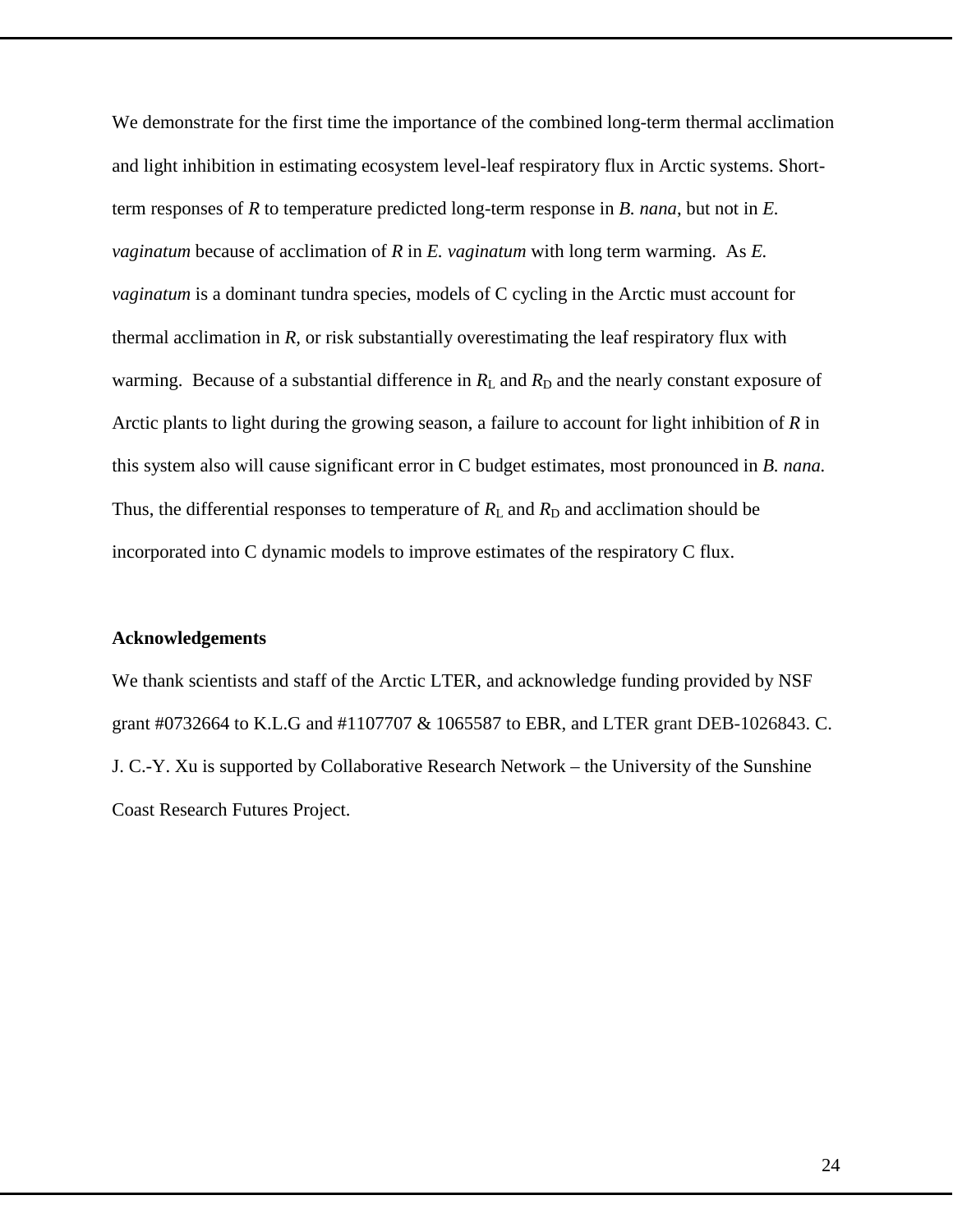## **References**

<span id="page-24-0"></span>Amthor JS (1989) *Respiration and crop productivity,* New York, USA, Springer-Verlag.

- <span id="page-24-7"></span>Atkin OK, Atkinson LJ, Fisher RA *et al.* (2008) Using temperature-dependent changes in leaf scaling relationships to quantitatively account for thermal acclimation of respiration in a coupled global climate-vegetation model. *Global Change Biology,* **14**, 2709-2726.
- <span id="page-24-4"></span>Atkin OK, Botman B, Lambers H (1996) The causes of inherently slow growth in alpine plants: An analysis based on the underlying carbon economies of alpine and lowland Poa species. *Functional Ecology,* **10**, 698-707.
- <span id="page-24-5"></span>Atkin OK, Bruhn D, Hurry VM, Tjoelker MG (2005) The hot and the cold: unravelling the variable response of plant respiration to temperature. *Functional Plant Biology,* **32**, 87- 105.
- <span id="page-24-1"></span>Atkin OK, Evans JR, Ball MC, Lambers H, Pons TL (2000) Leaf respiration of snow gum in the light and dark. interactions between temperature and irradiance. *Plant Physiology,* **122**, 915-923.
- <span id="page-24-3"></span>Atkin OK, Scheurwater I, Pons TL (2006) High thermal acclimation potential of both photosynthesis and respiration in two lowland *Plantago* species in contrast to an alpine congeneric. *Global Change Biology,* **12**, 500-515.
- <span id="page-24-2"></span>Atkin OK, Tjoelker MG (2003) Thermal acclimation and the dynamic response of plant respiration to temperature. *Trends in Plant Science,* **8**, 343-351.

<span id="page-24-6"></span>Atkin OK, Turnbull MH, Zaragoza-Castells J, Fyllas NM, Lloyde J, Meir P, Griffin KL (2013) Light inhibition of leaf respiration as soil fertility declines along a post-glacial chronosequence in New Zealand: an analysis using the Kok method. *Plant and Soil,* **i**, in press.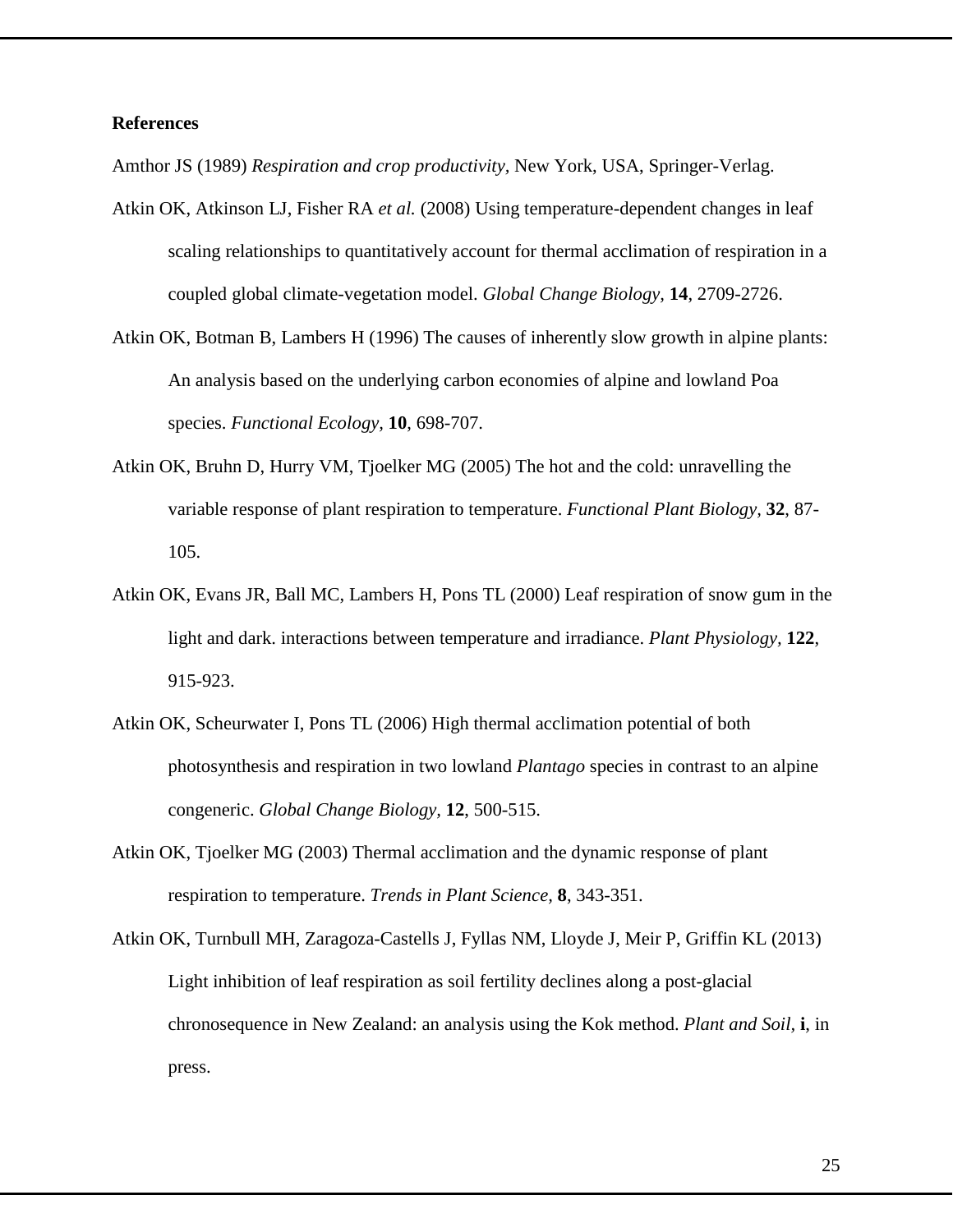- <span id="page-25-2"></span>Ayub G, Smith RA, Tissue DT, Atkin OK (2011) Impacts of drought on leaf respiration in darkness and light in *Eucalyptus saligna* exposed to industrial-age atmospheric CO<sub>2</sub> and growth temperature. *New Phytologist,* **190**, 1003-1018.
- <span id="page-25-6"></span>Buckley TN, Adams MA (2011) An analytical model of non-photorespiratory  $CO<sub>2</sub>$  release in the light and dark in leaves of C<sub>3</sub> species based on stoichiometric flux balance. *Plant Cell and Environment,* **34**, 89-112.
- <span id="page-25-5"></span>Budde RJ, Randall DD (1990) Pea leaf mitochondrial pyruvate dehydrogenase complex is inactivated in vivo in a light-dependent manner. *Proceedings of the National Academy of Sciences,* **87**, 673-676.
- <span id="page-25-0"></span>Callaghan TV, Bjorn LO, Chernov Y *et al.* (2004) Effects of changes in climate on landscape and regional processes, and feedbacks to the climate system. *Ambio,* **33**, 459-468.
- <span id="page-25-1"></span>Chapin FS, Oechel WC (1983) Photosynthesis, respiration, and phosphate absorption by *Carex aquatilis* ecotypes along latitudinal and local environmental gradients. *Ecology,* **64**, 743- 751.
- <span id="page-25-4"></span>Chapin FS, Shaver GR, Giblin AE, Nadelhoffer KJ, Laundre JA (1995) Responses of Arctic tundra to experimental and observed changes in climate. *Ecology,* **76**, 694-711.
- <span id="page-25-7"></span>Chapin Iii FS, Mcfarland J, David Mcguire A, Euskirchen ES, Ruess RW, Kielland K (2009) The changing global carbon cycle: linking plant–soil carbon dynamics to global consequences. *Journal of Ecology,* **97**, 840-850.
- <span id="page-25-3"></span>Chen M, Zhuang QL (2013) Modelling temperature acclimation effects on the carbon dynamics of forest ecosystems in the conterminous United States. *Tellus Series B-Chemical and Physical Meteorology,* **65**.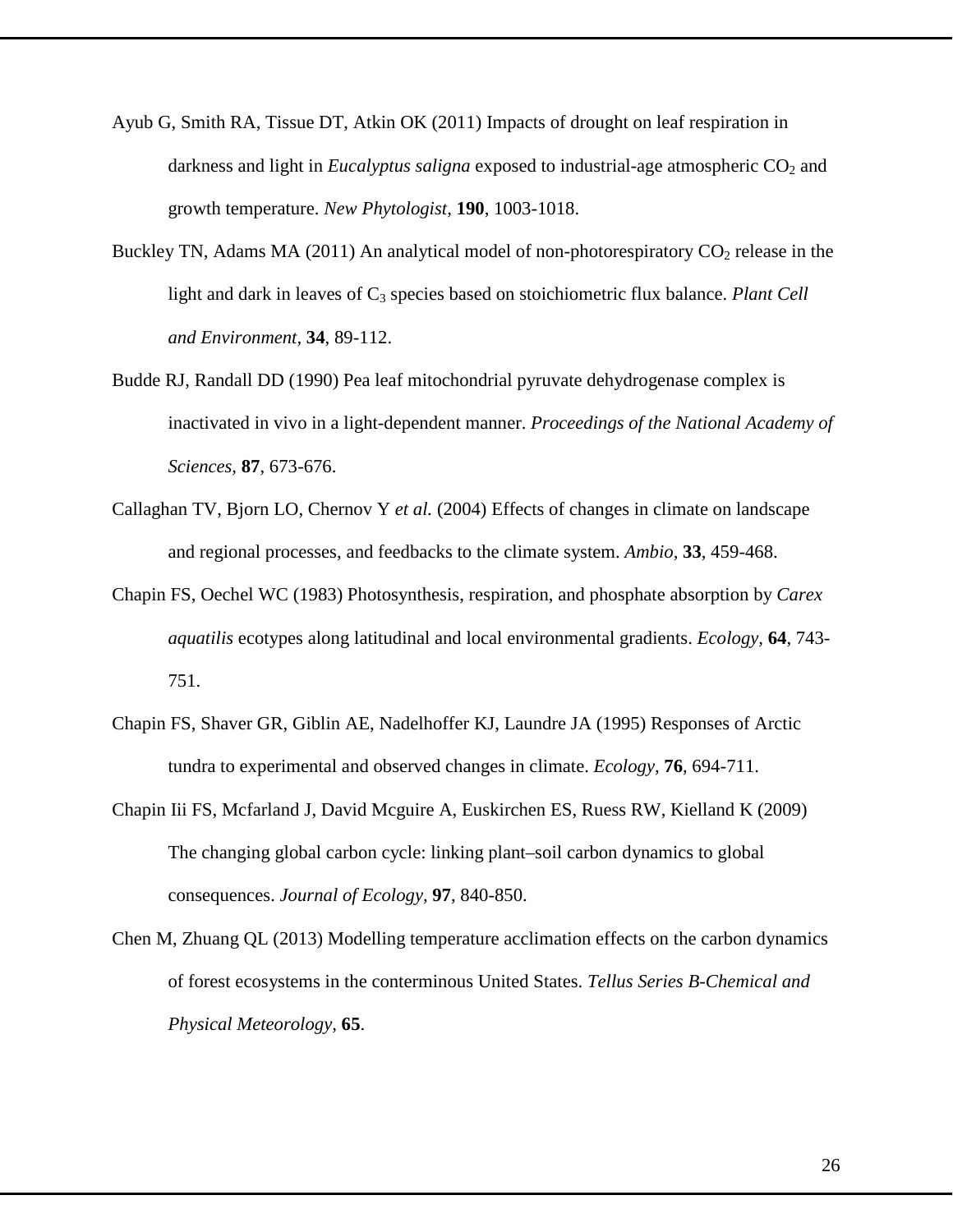- <span id="page-26-4"></span>Cornic G (1977) Le dégagement de CO2 à la lumière chez diverses plantes vertes. Etude de la photorespiration et de l'inhibition de la respiration obscure par la lumière. PhD Thesis, Université Paris-Sud, Orsay, France.
- <span id="page-26-3"></span>Cornic G, Jarvis PG (1972) Effects of oxygen on CO2 exchange and stomatal resistance in Sitka spruce and maize at low irradiance. *Photosynthetica,* **2**, 25-39.
- <span id="page-26-6"></span>Crous KY, Zaragoza-Castells J, Ellsworth DS, Duursma RA, Low M, Tissue DT, Atkin OK (2012) Light inhibition of leaf respiration in field-grown *Eucalyptus saligna* in wholetree chambers under elevated atmospheric CO<sub>2</sub> and summer drought. *Plant Cell and Environment,* **35**, 966-981.
- <span id="page-26-5"></span>Dillaway DN, Kruger EL (2011) Leaf respiratory acclimation to climate: comparisons among boreal and temperate tree species along a latitudinal transect. *Tree Physiology,* **31**, 1114- 1127.
- <span id="page-26-7"></span>Dufrêne E, Davi H, François C, Maire GL, Dantec VL, Granier A (2005) Modelling carbon and water cycles in a beech forest: Part I: Model description and uncertainty analysis on modelled NEE. *Ecological Modelling,* **185**, 407-436.
- <span id="page-26-0"></span>Elmendorf SC, Henry GHR, Hollister RD *et al.* (2012) Plot-scale evidence of tundra vegetation change and links to recent summer warming. *Nature Climate Change,* **2**, 453-457.
- <span id="page-26-1"></span>Farquhar GD, Von Caemmerer S (1982) Modelling of photosynthetic response to environmental conditions. In: *Physiological Plant Ecology. Water Relations and Photosynthetic Productivity.* (eds Lange OL, Nobel PS, Osmond CB, Ziegler H) pp 549-588. Heidelberg, Springer-Verlag.
- <span id="page-26-2"></span>Gauthier PP, Bligny R, Gout E, Mahe A, Nogues S, Hodges M, Tcherkez GG (2010) In folio isotopic tracing demonstrates that nitrogen assimilation into glutamate is mostly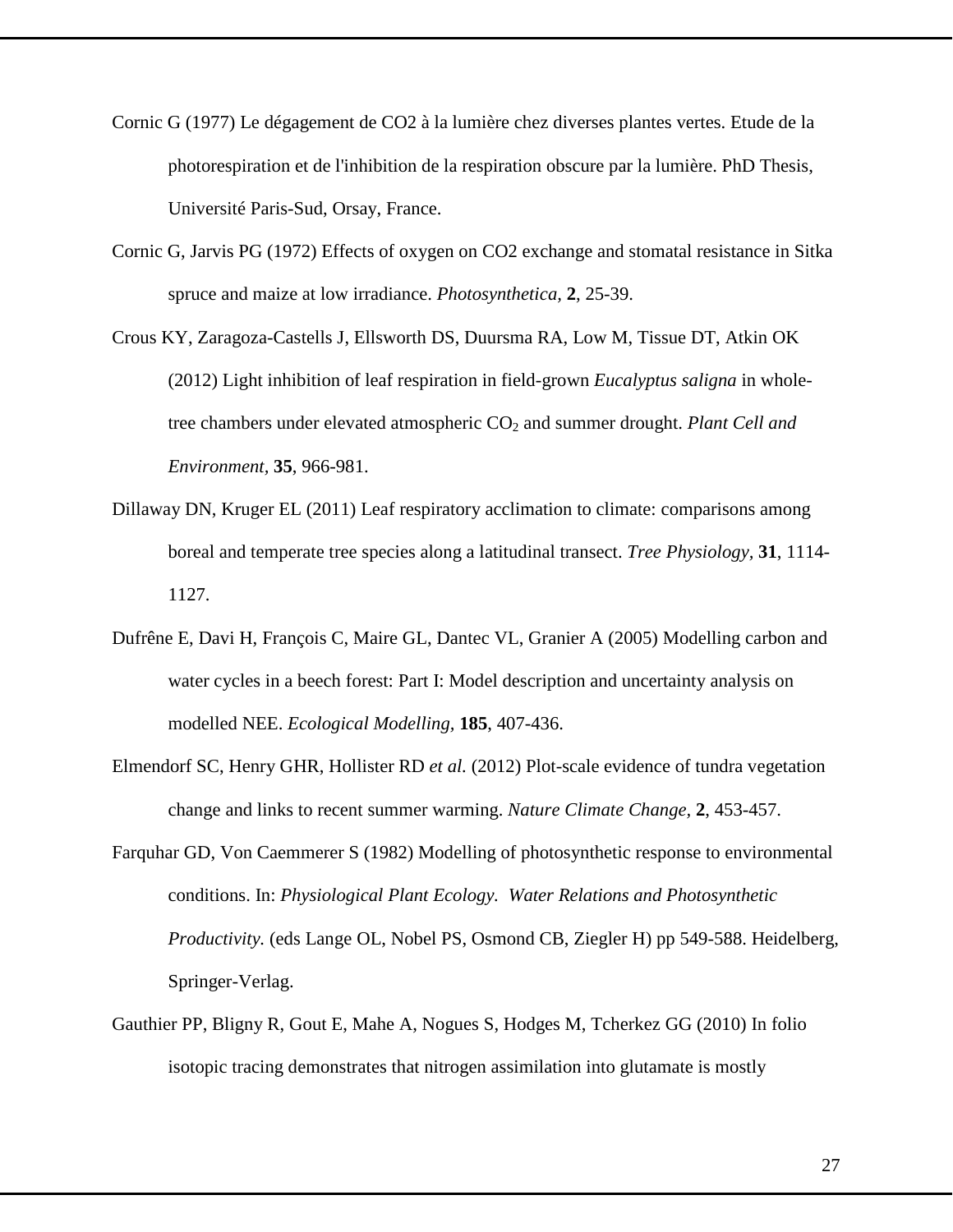independent from current CO2 assimilation in illuminated leaves of *Brassica napus*. *New Phytologist,* **185**, 988-999.

- <span id="page-27-6"></span>Gemel J, Randall DD (1992) Light regulation of leaf mitochondrial pyruvate dehydrogenase complex : role of photorespiratory carbon metabolism. *Plant Physiology,* **100**, 908-914.
- <span id="page-27-3"></span>Gough L, Hobbie SE (2003) Responses of moist non-acidic arctic tundra to altered environment: productivity, biomass, and species richness. *Oikos,* **103**, 204-216.
- <span id="page-27-0"></span>Graham D (1980) A comprehensive treatise. In: *The biochemistry of plants.* (ed Davies DD) pp Page. New York, NY, Academic Press.
- <span id="page-27-7"></span>Griffin KL, Turnbull M, Murthy R (2002) Canopy position affects the temperature response of leaf respiration in *Populus deltoides*. *New Phytologist,* **154**, 609-619.
- <span id="page-27-8"></span>Griffin KL, Turnbull MH (2013) Light saturated RuBP oxygenation by Rubisco is a robust predictor of light inhibition of respiration in *Triticum aestivum* L. *Plant Biology*, n/a-n/a.
- <span id="page-27-1"></span>Heskel M, Greaves H, Kornfeld A *et al.* (2013a) Differential physiological responses to environmental change promote woody shrub expansion. *Ecology and Evolution*, n/a-n/a.
- <span id="page-27-2"></span>Heskel MA, Anderson OR, Atkin OK, Turnbull MH, Griffin KL (2012) Leaf- and cell-Level carbon cycling responses to a nitrogen and phosphorus gradient in two Arctic tundra species. *American Journal of Botany,* **99**, 1702-1714.
- <span id="page-27-5"></span>Heskel MA, Atkin OK, Turnbull MH, Griffin KL (2013b) Bringing the Kok effect to light: A review on the integration of daytime respiration and net ecosystem exchange. *Ecosphere,* **4**, art98.
- <span id="page-27-4"></span>Hobbie SE, Chapin FS (1998) Response of tundra plant biomass, aboveground production, nitrogen, and CO+ flux to experimental warming. *Ecology,* **79**, 1526-1544.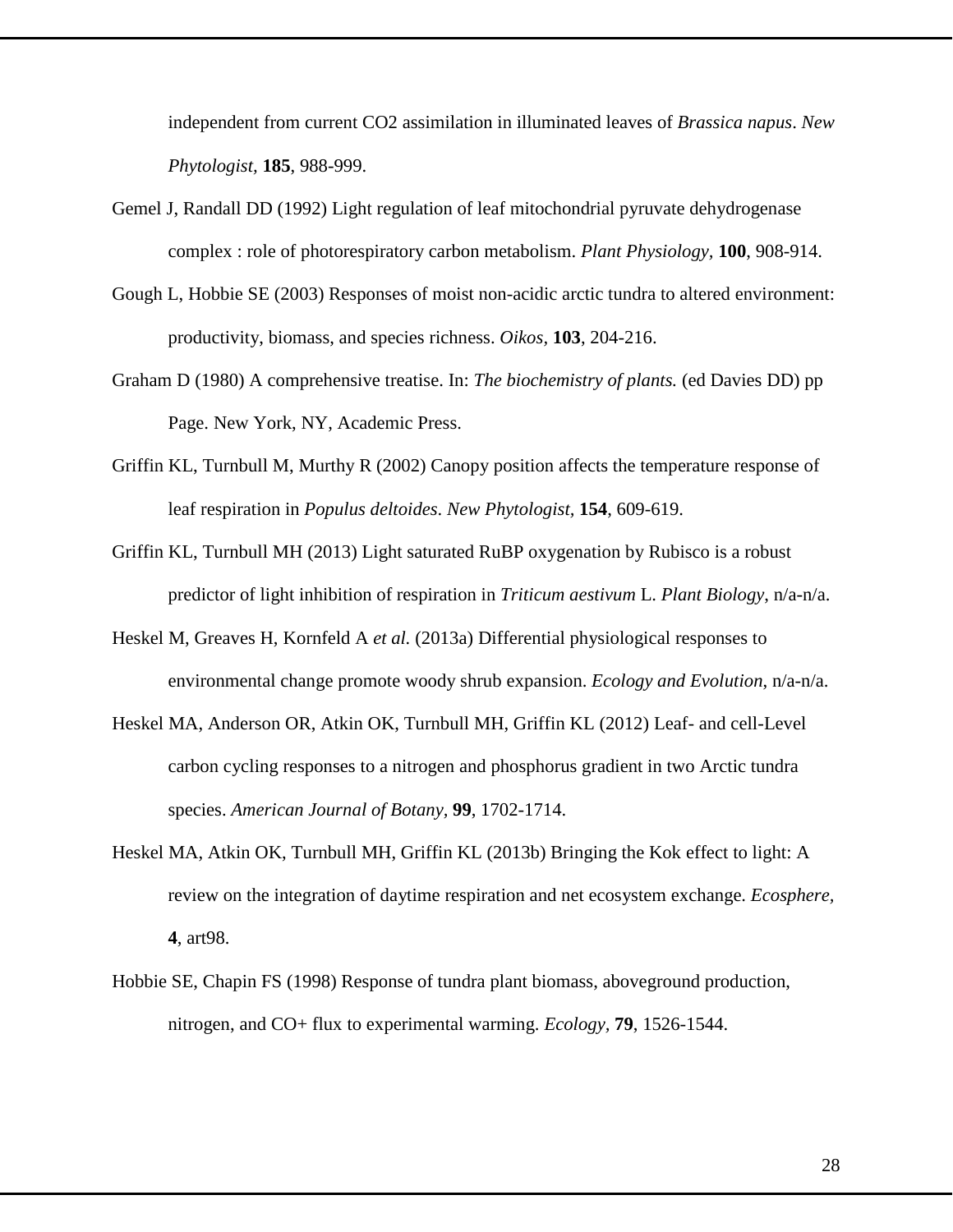- <span id="page-28-1"></span>Hurry V, Igamberdiev AU, Keerberg O, Parnik T, Atkin OK, Zaragoza-Castells J, Gardestrom P (2005) Respiration in photosynthetic cells: gas exchange components, interactions with photorespiration and the operation of mitochondria in the light. In: *Plant respiration: from cell to ecosystem: advances in photosynthesis and respiration.* (eds Lambers H, Ribas-Carbo M) pp Page. Dordrecht, the Netherlands, Springer.
- <span id="page-28-7"></span>Igamberdiev AU, Romanowska E, Gardeström PER (2001) Photorespiratory flux and mitochondrial contribution to energy and redox balance of barley leaf protoplasts in the light and during light-dark transitions. *Journal of Plant Physiology,* **158**, 1325-1332.
- <span id="page-28-0"></span>IPCC (2007) Climate change 2007: the physical science basis. Contribution of Working Group I to the fourth assessment report of the Intergovernmental Panel on Climate Change. (eds Soloman SD, Qin D, Manning M, Chen Z, Marquis M, Averyt KB, Tignor M, Miller HL) pp Page, New York, NY, USA.
- <span id="page-28-4"></span>King AW, Gunderson CA, Post WM, Weston DJ, Wullschleger SD (2006) Atmosphere - Plant respiration in a warmer world. *Science,* **312**, 536-537.
- <span id="page-28-6"></span>Kirschbaum MUF, Farquhar GD (1987) Investigation of the  $CO<sub>2</sub>$  dependence of quantum yield and respiration in *Eucalyptus pauciflora*. *Plant Physiology,* **83**, 1032-1036.
- <span id="page-28-5"></span>Kok B (1948) A critical consideration of the quantum yield of chlorella photosynthesis. *Enzymologia,* **13**, 1-56.
- <span id="page-28-2"></span>Kromer S (1995) Respiration during photosynthesis. *Annual Review of Plant Physiology and Plant Molecular Biology,* **46**, 45-70.
- <span id="page-28-3"></span>Kruse J, Rennenberg H, Adams MA (2011) Steps towards a mechanistic understanding of respiratory temperature responses. *New Phytologist,* **189**, 659-677.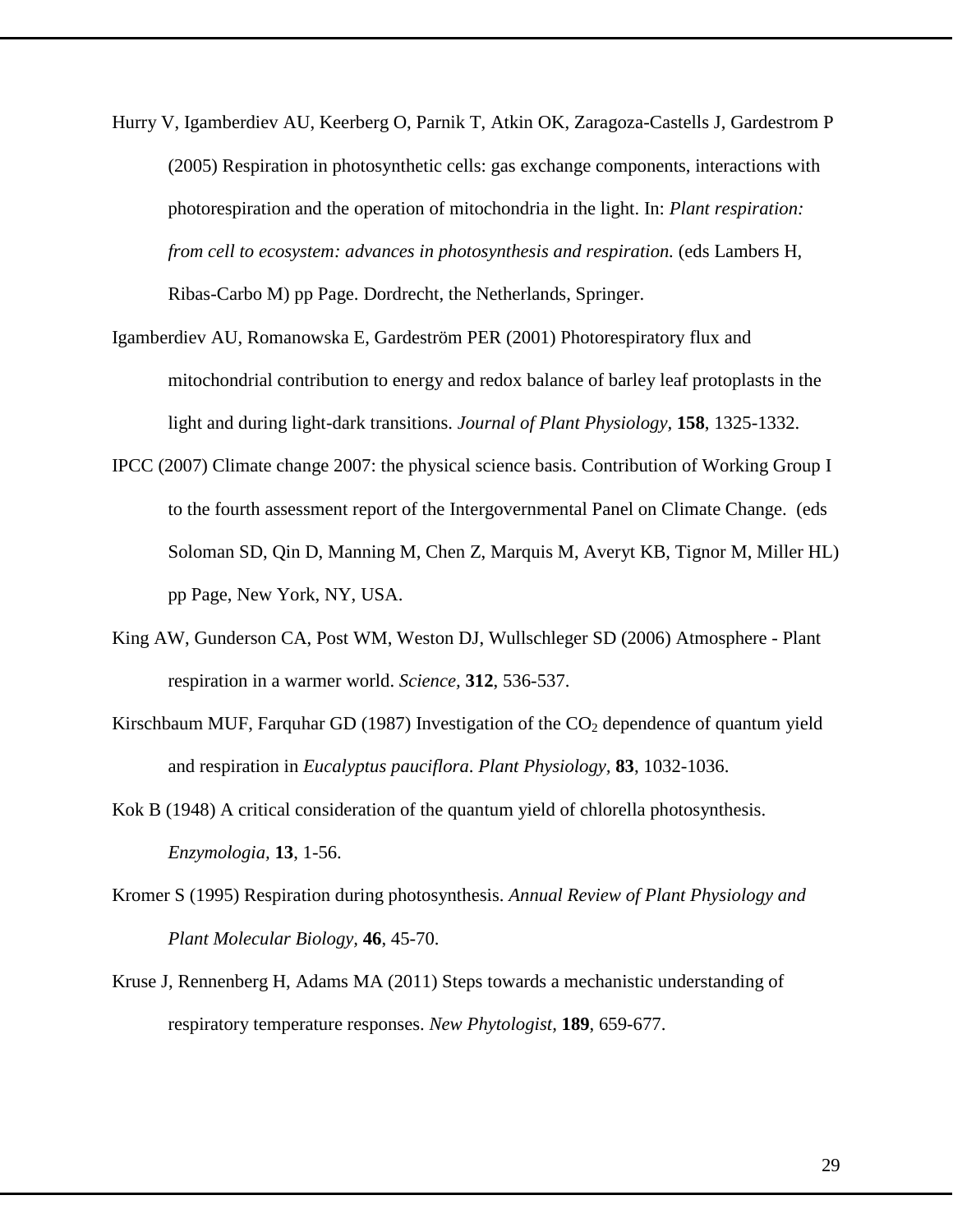- <span id="page-29-6"></span>Lloyd J, Taylor JA (1994) On the temperature-dependence of soil respiration. *Functional Ecology,* **8**, 315-323.
- <span id="page-29-1"></span>Muraoka H, Noda H, Uchida M, Ohtsuka T, Koizumi H, Nakatsubo T (2008) Photosynthetic characteristics and biomass distribution of the dominant vascular plant species in a high Arctic tundra ecosystem, Ny-Ålesund, Svalbard: implications for their role in ecosystem carbon gain. *Journal of Plant Research,* **121**, 137-145.
- <span id="page-29-4"></span>Poorter H, Remkes C, Lambers H (1990) Carbon and nitrogen economy of 24 wild-species differing in relative growth rate. *Plant Physiology,* **94**, 621-627.
- <span id="page-29-0"></span>Rastetter EB, Williams M, Griffin KL *et al.* (2010) Processing arctic eddy-flux data using a simple carbon-exchange model embedded in the ensemble Kalman filter. *Ecological Applications,* **20**, 1285-1301.
- <span id="page-29-7"></span>Reich PB, Tjoelker MG, Machado JL, Oleksyn J (2006) Universal scaling of respiratory metabolism, size and nitrogen in plants. *Nature,* **439**, 457-461.
- <span id="page-29-8"></span>Ryan MG (1995) Foliar maintenance respiration of sub-alpine and boreal trees and shrubs in relation to nitrogen-content. *Plant Cell and Environment,* **18**, 765-772.
- <span id="page-29-3"></span>Shapiro JB, Griffin KL, Lewis JD, Tissue DT (2004) Response of *Xanthium strumarium* leaf respiration in the light to elevated  $CO<sub>2</sub>$  concentration, nitrogen availability and temperature. *New Phytologist,* **162**, 377-386.
- <span id="page-29-5"></span>Shaver GR, Chapin FS (1991) Production - biomass relationships and element cycling in contrasting Arctic vegetation types. *Ecological Monographs,* **61**, 1-31.
- <span id="page-29-2"></span>Shaver GR, Johnson LC, Cades DH *et al.* (1998) Biomass and CO<sub>2</sub> flux in wet sedge tundras: Responses to nutrients, temperature, and light. *Ecological Monographs,* **68**, 75-97.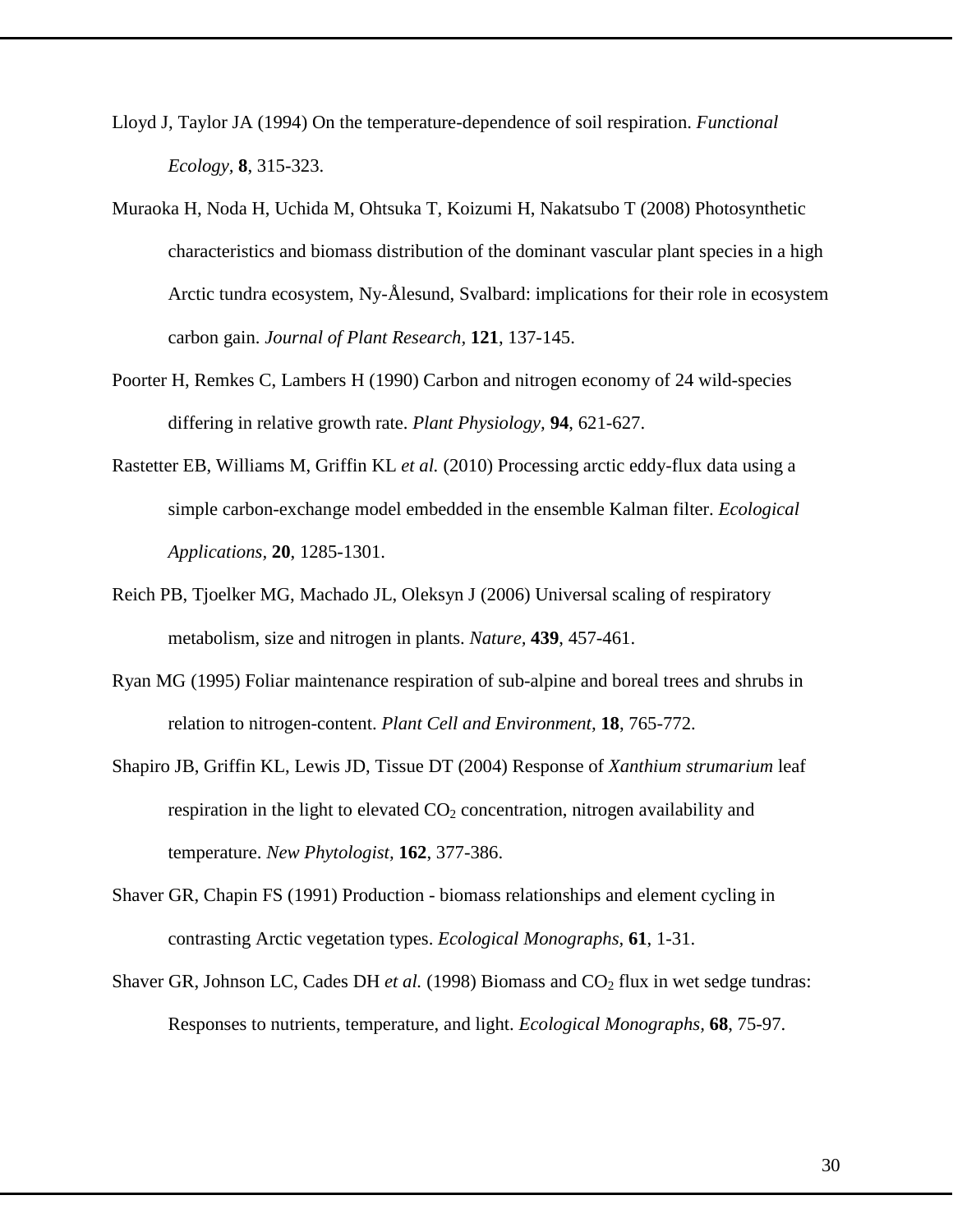- <span id="page-30-3"></span>Singsaas EL, Ort DR, Delucia EH (2001) Variation in measured values of photosynthetic quantum yield in ecophysiological studies. *Oecologia,* **128**, 15-23.
- <span id="page-30-9"></span>Smith NG, Dukes JS (2013) Plant respiration and photosynthesis in global-scale models: incorporating acclimation to temperature and CO2. *Global Change Biology,* **19**, 45-63.
- <span id="page-30-1"></span>Sturm M, Schimel J, Michaelson G *et al.* (2005) Winter biological processes could help convert Arctic tundra to shrubland. *BioScience,* **55**, 17-26.
- <span id="page-30-8"></span>Tape K, Sturm M, Racine C (2006) The evidence for shrub expansion in Northern Alaska and the Pan-Arctic. *Global Change Biology,* **12**, 686-702.
- <span id="page-30-4"></span>Tcherkez G, Bligny R, Gout E, Mahe A, Hodges M, Cornic G (2008) Respiratory metabolism of illuminated leaves depends on CO<sub>2</sub> and O<sub>2</sub> conditions. *Proceedings of the National Academy of Sciences of the United States of America,* **105**, 797-802.
- <span id="page-30-2"></span>Tcherkez G, Boex-Fontvieille E, Mahé A, Hodges M (2012) Respiratory carbon fluxes in leaves. *Current Opinion in Plant Biology,* **15**, 308-314.
- <span id="page-30-5"></span>Tcherkez G, Cornic G, Bligny R, Gout E, Ghashghaie J (2005) *In vivo* respiratory metabolism of illuminated leaves. *Plant Physiology,* **138**, 1596-1606.
- <span id="page-30-6"></span>Tcherkez G, Mahe A, Gauthier P *et al.* (2009) In folio respiratory fluxomics revealed by <sup>13</sup>C isotopic labeling and H/D isotope effects highlight the noncyclic nature of the tricarboxylic acid "cycle" in illuminated leaves. *Plant Physiology,* **151**, 620-630.
- <span id="page-30-7"></span>Teskey RO, Will RE (1999) Acclimation of loblolly pine (*Pinus taeda*) seedlings to high temperatures. *Tree Physiology,* **19**, 519-525.
- <span id="page-30-0"></span>Tovar-Mendez A, Miernyk JA, Randall DD (2003) Regulation of pyruvate dehydrogenase complex activity in plant cells. *European Journal of Biochemistry,* **270**, 1043-1049.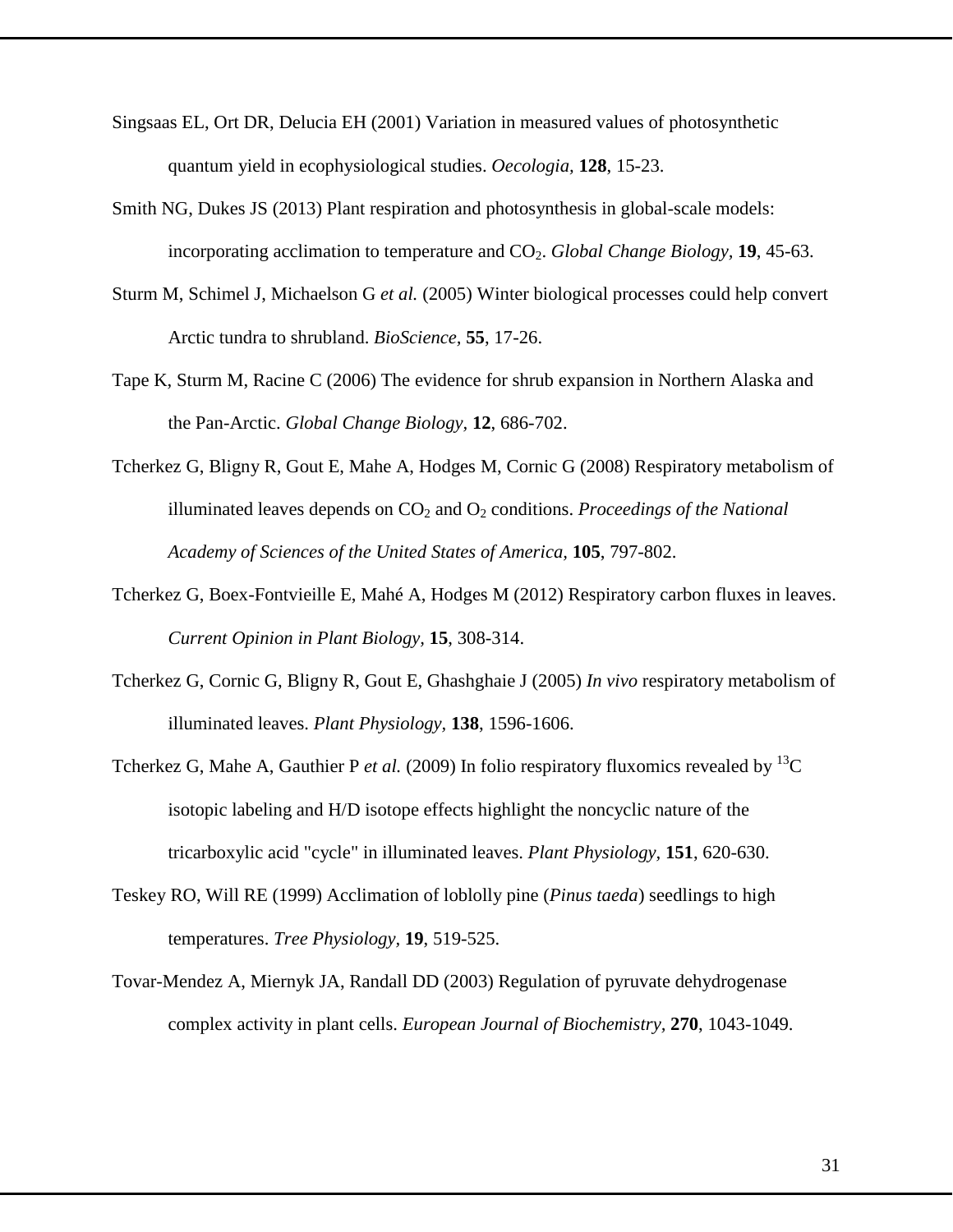- <span id="page-31-8"></span><span id="page-31-1"></span>Wang XZ, Lewis JD, Tissue DT, Seemann JR, Griffin KL (2001) Effects of elevated atmospheric CO<sub>2</sub> concentration on leaf dark respiration of *Xanthium strumarium* in light and in darkness. *Proceedings of the National Academy of Sciences of the United States of America,* **98**, 2479-2484.
- <span id="page-31-3"></span>Warton DI, Wright IJ, Falster DS, Westoby M (2006) Bivariate line-fitting methods for allometry. *Biological Reviews,* **81**, 259-291.
- <span id="page-31-4"></span>Way DA, Sage RF (2008) Thermal acclimation of photosynthesis in black spruce [*Picea mariana* (Mill.) BSP]. *Plant Cell and Environment,* **31**, 1250-1262.
- <span id="page-31-0"></span>Williams M, Rastetter EB (1999) Vegetation characteristics and primary productivity along an arctic transect: implications for scaling-up. *Journal of Ecology,* **87**, 885-898.
- <span id="page-31-2"></span>Wythers KR, Reich PB, Tjoelker MG, Bolstad PB (2005) Foliar respiration acclimation to temperature and temperature variable Q10 alter ecosystem carbon balance. *Global Change Biology,* **11**, 435-449.
- <span id="page-31-6"></span>Xu CY, Schuster WSF, Griffin KL (2007) Seasonal variation of temperature response of respiration in invasive *Berberis thunbergii* (Japanese barberry) and two co-occurring native understory shrubs in a northeastern US deciduous forest. *Oecologia,* **153**, 809-819.
- <span id="page-31-5"></span>Zaragoza-Castells J, Sanchez-Gomez D, Valladares F, Hurry V, Atkin OK (2007) Does growth irradiance affect temperature dependence and thermal acclimation of leaf respiration? Insights from a Mediterranean tree with long-lived leaves. *Plant Cell and Environment,* **30**, 820-833.
- <span id="page-31-7"></span>Ziska LH, Bunce JA (1998) The influence of increasing growth temperature and  $CO<sub>2</sub>$ concentration on the ratio of respiration to photosynthesis in soybean seedlings. *Global Change Biology,* **4**, 637-643.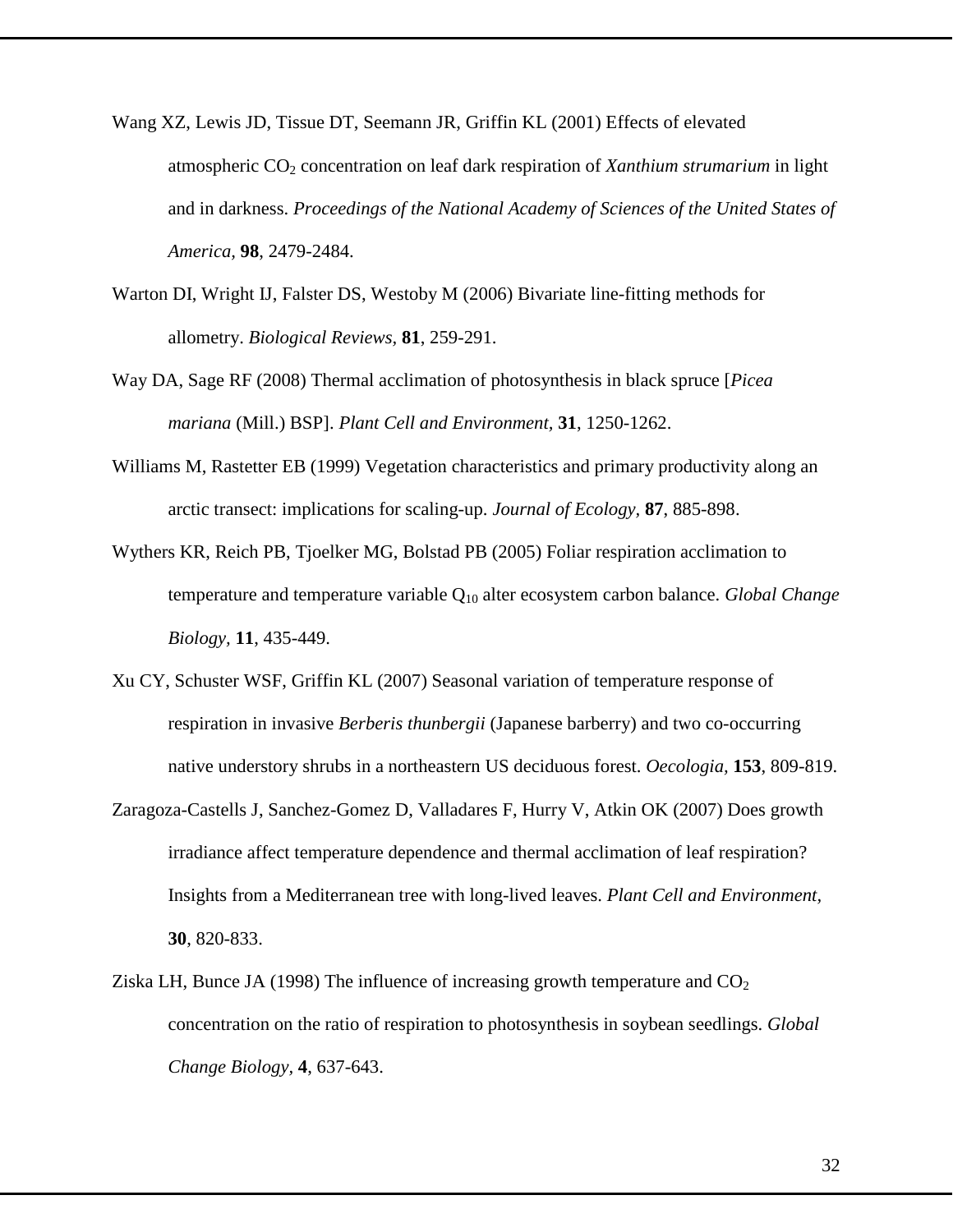Table 1. Respiration-temperature response curve fit for  $R_L$  and  $R_D$  for *E. vaginatum* and *B. nana* in greenhouse and control treatments. Comparisons between treatments and  $R_L$  or  $R_D$  were made for  $\ln R_0$  and  $E_0$  (kJ/mol) after linear transformation of the respiration model [\(Warton](#page-31-8) *et al.*, 2006). Values marked with different letters are significantly different from each other (t-test). Parentheses indicate standard errors.

| <b>Species</b> | <b>Treatment</b> | <b>Respiration</b> |                    | <b>Model parameters and statistics</b> |                      | <b>Equation statistics</b> |             |         |
|----------------|------------------|--------------------|--------------------|----------------------------------------|----------------------|----------------------------|-------------|---------|
|                |                  |                    | $R_0$              | P                                      | $E_0$                | P                          | ${\bf R}^2$ | P       |
| E. Vaginatum   | Control          | Dark               | $0.94(0.15)^{a}$   | < 0.001                                | 72.3 $(10.9)^a$      | < 0.001                    | 0.638       | < 0.001 |
|                |                  | Light              | $0.98(0.10)^{a}$   | < 0.001                                | $25.9(7.7)^{b}$      | 0.001                      | 0.284       | 0.001   |
|                | Greenhouse       | Dark               | $0.90(0.09)^{a}$   | < 0.001                                | 47.0 $(8.4)^{ab}$    | < 0.001                    | 0.417       | < 0.001 |
|                |                  | Light              | $0.81 (0.12)^a$    | < 0.001                                | 3.7 $(14.8)^{\circ}$ | 0.803                      | 0.0013      | 0.826   |
| B. Nana        | Control          | Dark               | $0.44 (0.06)^{ab}$ | < 0.001                                | 69.1 $(10.5)^a$      | < 0.001                    | 0.873       | < 0.001 |
|                |                  | Light              | $0.26(0.08)^c$     | 0.014                                  | $92.8(24.6)^{a}$     | 0.007                      | 0.715       | 0.004   |
|                | Greenhouse       | Dark               | $0.44 (0.05)^{a}$  | < 0.001                                | 89.9 $(10.5)^a$      | < 0.001                    | 0.9383      | < 0.001 |
|                |                  | Light              | $0.31(0.04)^{b}$   | < 0.001                                | 97.3 $(10.7)^a$      | < 0.001                    | 0.954       | < 0.001 |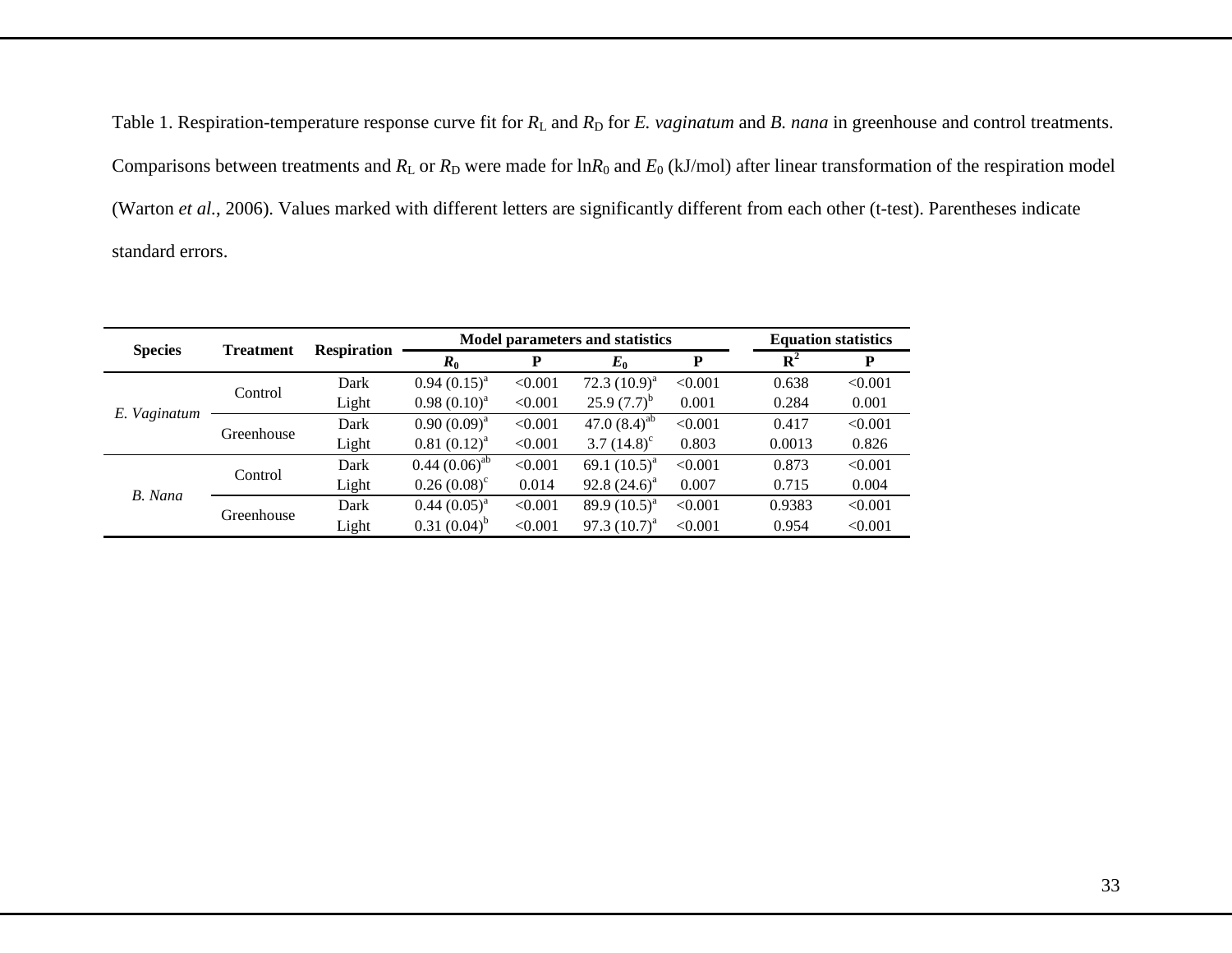Table 2. ANCOVA models testing the effects of environmental and species factors on  $R$ ,  $R_1/R$ and  $V_0$ .

(a) Main effects and interactions of short-term temperature  $(f(T))$ , long-term warming treatment (Greenhouse), and  $R_L$  versus  $R_D$  (Light) on  $R$  for  $E$ . *vaginatum* and  $B$ . *nana* at the mean temperature of all measurement points (approximately 15˚C).

| <b>Effect</b>                           | P value      |                |  |  |  |  |
|-----------------------------------------|--------------|----------------|--|--|--|--|
|                                         | E. vaginatum | <b>B.</b> nana |  |  |  |  |
| f(T)                                    | < 0.001      | < 0.001        |  |  |  |  |
| Greenhouse                              | 0.04         | 0.39           |  |  |  |  |
| $f(T) \times$ Greenhouse                | 0.02         | 0.35           |  |  |  |  |
| Light                                   | 0.09         | 0.002          |  |  |  |  |
| $f(T) \times Light$                     | < 0.001      | 0.46           |  |  |  |  |
| Greenhouse×Light                        | 0.91         | 0.34           |  |  |  |  |
| $f(T) \times$ Greenhouse $\times$ Light | 0.39         | 0.54           |  |  |  |  |

(b) Main effects and interactions of species, temperature, and treatment on the Kok effect

 $(R_{\rm I}/R_{\rm D})$  and  $V_{\rm o}$ .

| <b>Effect</b>                  | P value               |          |  |  |  |
|--------------------------------|-----------------------|----------|--|--|--|
|                                | $R_{\rm L}/R_{\rm D}$ |          |  |  |  |
| <b>Species</b>                 | 0.004                 | < 0.0001 |  |  |  |
| Temperature                    | 0.06                  | < 0.0001 |  |  |  |
| Species×Temperature            | 0.002                 | 0.55     |  |  |  |
| Greenhouse                     | 0.36                  | 0.72     |  |  |  |
| Species×Greenhouse             | 0.48                  | 0.15     |  |  |  |
| Temperature×Greenhouse         | 0.22                  | 0.43     |  |  |  |
| Species×Temperature×Greenhouse | 0.52                  | 0.01     |  |  |  |

\* Analysis was done after log transformation to fulfill the homogeneity of variance

Table 3. Sensitivity analysis showing the impact of not incorporating  $R<sub>L</sub>$  or thermal acclimation on annual leaf-level gas exchange (calculated for the period of June  $10^{th}$  to August  $20^{th}$ ).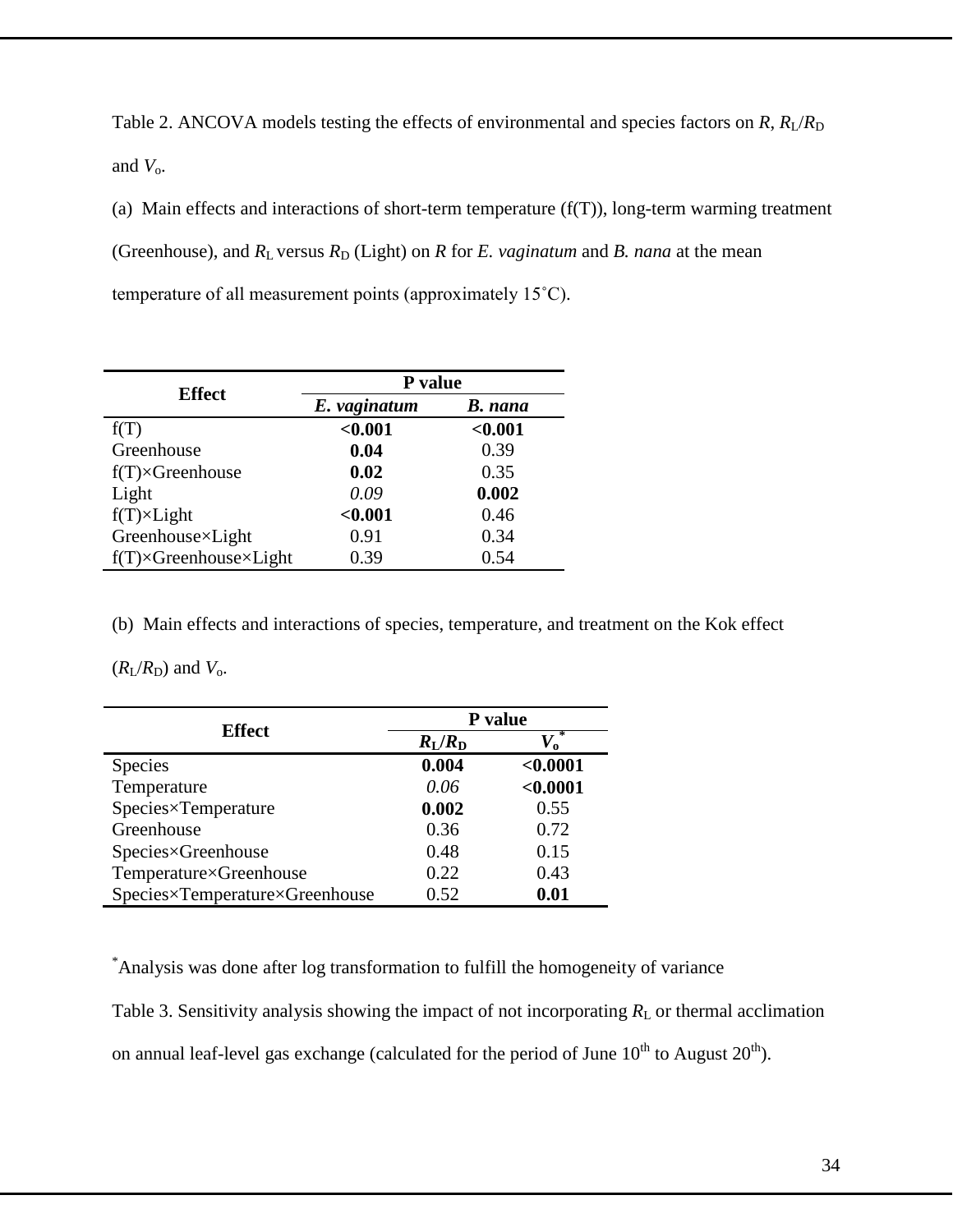(a) Annual leaf gas exchange (GPP, respiration, and NPP) modeled with  $R_D$  only or both  $R_D$  and  $R_{\rm L}$  for 2004-2006. The error caused by not using  $R_{\rm L}$  is estimated.

| <b>Species</b>                                     |                              |       | E. vaginatum |       | B. nana |       |       |  |
|----------------------------------------------------|------------------------------|-------|--------------|-------|---------|-------|-------|--|
| Year                                               |                              | 2004  | 2005         | 2006  | 2004    | 2005  | 2006  |  |
| Average temperature $({}^{\circ}C)$                |                              | 13.1  | 9.80         | 9.35  | 13.1    | 9.80  | 9.35  |  |
| Leaf GPP (mol $C$ m-2 y-1 leaf)                    |                              | 27.12 | 26.46        | 23.74 | 38.29   | 38.51 | 33.81 |  |
| Leaf respiration<br>(mol mol $C$ m-2 y-<br>1 leaf) | $R_{\rm D}$ only             | 9.23  | 6.83         | 6.29  | 4.25    | 3.18  | 2.94  |  |
|                                                    | $R_{\rm D}$ and $R_{\rm I}$  | 6.98  | 6.09         | 5.94  | 3.18    | 2.17  | 1.98  |  |
|                                                    | Error of not using $R_L$ (%) | $+32$ | $+12$        | $+6$  | $+33$   | $+47$ | $+49$ |  |
| Leaf NPP<br>$\pmod{C}$ m-2 y-1<br>leaf)            | $R_{\rm D}$ only             | 17.91 | 19.62        | 17.44 | 34.05   | 35.33 | 30.86 |  |
|                                                    | $R_{\rm D}$ and $R_{\rm L}$  | 20.14 | 20.37        | 17.80 | 35.11   | 36.34 | 31.83 |  |
|                                                    | Error of not using $R_L$ (%) | $-11$ | $-4$         | $-2$  | $-3$    | $-3$  | $-3$  |  |

(b) Annual leaf gas exchange (GPP, respiration, and NPP) modeled under different warming scenarios, with and without incorporating thermal acclimation of photosynthesis and respiration. Values in bold fonts show the best estimation of gas exchange in different scenarios. The error caused by not incorporating leaf thermal acclimation, and the relative contribution of GPP and respiration to this error are estimated.

| Species                                      |                          | E. vaginatum |       |       |       |                   | B. nana |       |               |  |
|----------------------------------------------|--------------------------|--------------|-------|-------|-------|-------------------|---------|-------|---------------|--|
| Warming scenario (°C over 2006 temperature)  |                          | $\Omega$     | 2.5   | 5     | 7     | $\theta$          | 2.5     | 5     | $\mathcal{I}$ |  |
| Leaf GPP<br>(mol $CO2$ m <sup>-2</sup> leaf) | Control (non-acclimated) | 23.74        | 25.71 | 27.46 | 28.66 | 33.81             | 36.33   | 38.55 | 40.07         |  |
|                                              | Greenhouse (acclimated)  | 30.29        | 32.69 | 34.84 | 36.29 | 32.83             | 35.30   | 37.49 | 38.96         |  |
|                                              | Error $(\%)$             | $- -$        | $-21$ | $-21$ | $-21$ | $- -$             | $+3$    | $+3$  | $+3$          |  |
| Leaf Respiration<br>(mol $CO2 m-2$ leaf)     | Control (non-acclimated) | 5.94         | 6.65  | 7.46  | 8.20  | 1.98              | 2.70    | 3.69  | 4.75          |  |
|                                              | Greenhouse (acclimated)  | 4.95         | 5.14  | 5.36  | 5.55  | 2.37              | 3.32    | 4.66  | 6.11          |  |
|                                              | Error $(\%)$             | $- -$        | $+29$ | $+39$ | $+48$ | $- -$             | $-19$   | $-21$ | $-22$         |  |
| Leaf NPP<br>(mol $CO2 m-2$ leaf)             | Control (non-acclimated) | 17.80        | 19.06 | 20.00 | 20.46 | 31.83             | 33.63   | 34.86 | 35.32         |  |
|                                              | Greenhouse (acclimated)  | 25.34        | 27.55 | 29.48 | 30.74 | 30.46             | 31.98   | 32.83 | 32.85         |  |
|                                              | Error $(\% )$            | $- -$        | $-31$ | $-32$ | $-33$ | $- -$             | $+5$    | $+6$  | $+8$          |  |
| Contribution to the<br>error of NPP $(\% )$  | Photosynthesis (GPP)     | $- -$        | 82    | 78    | 74    | $-$               | 68      | 52    | 45            |  |
|                                              | Respiration              | $- -$        | 18    | 22    | 26    | $\qquad \qquad -$ | 32      | 48    | 55            |  |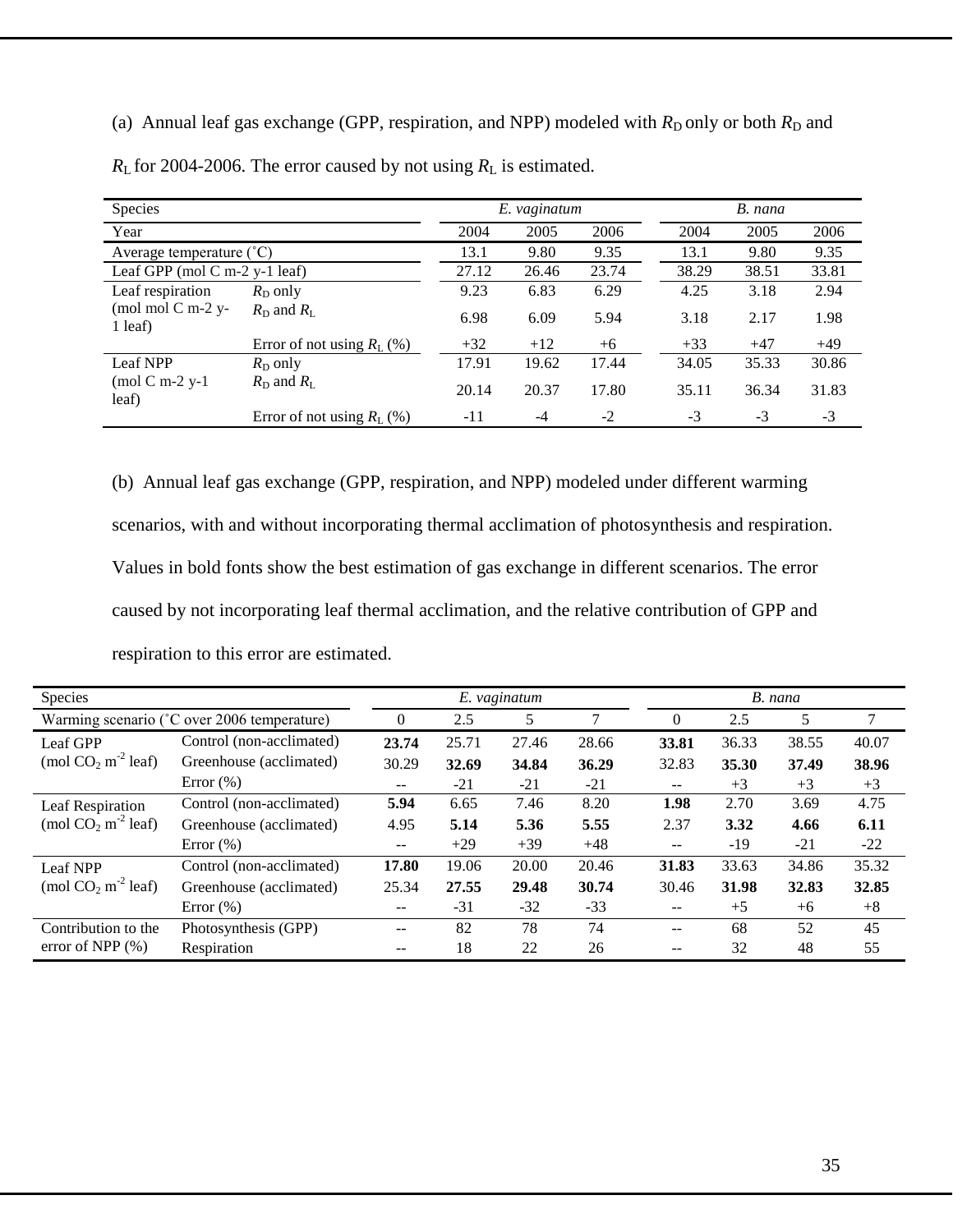### **Figure Legends**

Figure 1. Temperature response of  $R_D$  and  $R_L$  for *E. vaginatum* and *B. nana.* (a) In *E. vaginatum*,  $R_L$  and  $R_D$  show responses to changes in both short-term and long-term temperature manipulations. (b) In *B. Nana*,  $R_L$  and  $R_D$  show responses to changes in short-term temperature, but not to long-term temperature manipulations. Measurements of each species-treatment combination are fitted to a single curve.

Figure 2. Gas exchange parameters of *E. Vaginatum* and *B. nana* in control and greenhouse growth conditions. The temperature coefficient of respiration  $(Q_{10})$  (a,b), respiration rate (c, d), and  $A_{\text{max}}/R$  (e, f) at 15<sup>°</sup>C are respectively shown for  $R_D$  and  $R_L$ . Values marked with different letters are significantly different from each other.

Figure 3. Percent inhibition of *R* in the light (a) and  $V_0$  (b) with change in short-term temperature in *E. Vaginatum* and *B. nana* in greenhouse treatments and controls. Temperature responses for the percent inhibition of  $R$  in the light were fitted to linear curves and responses for  $V_0$  were fitted to exponential growth curves.  $R^2$  and P values of fitted curves are shown.

Figure 1

**a** *E. vaginatum*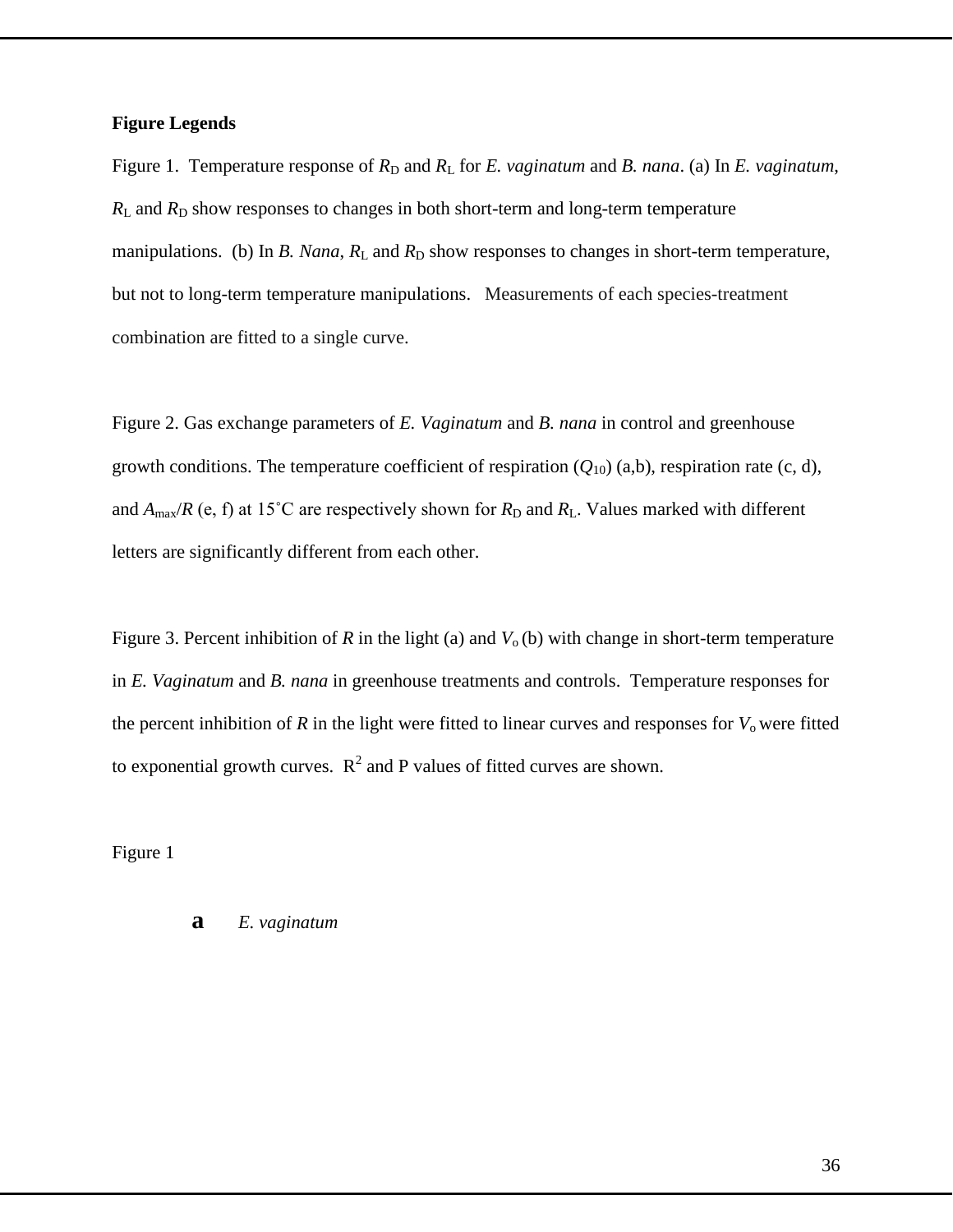

Figure 2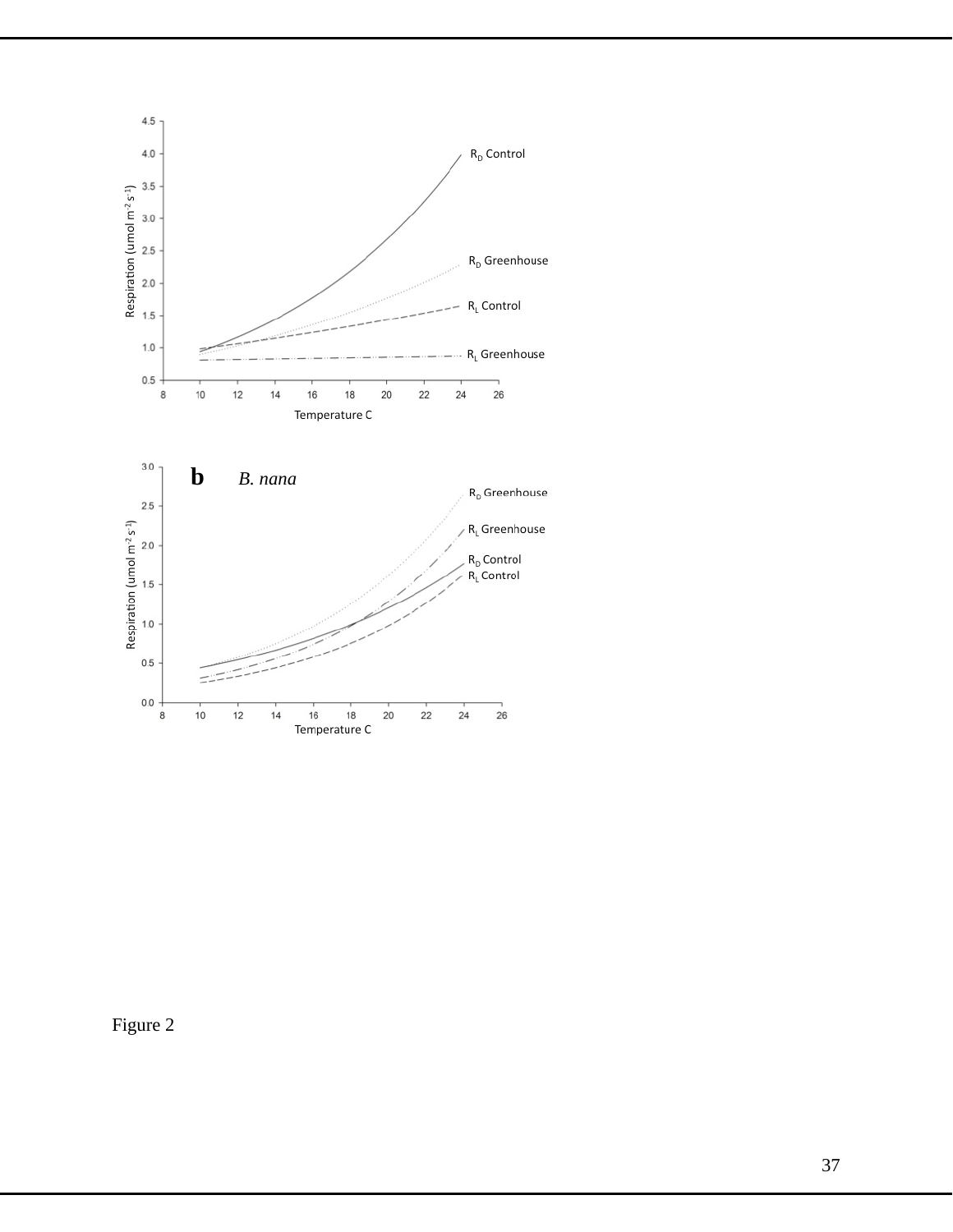

Figure 3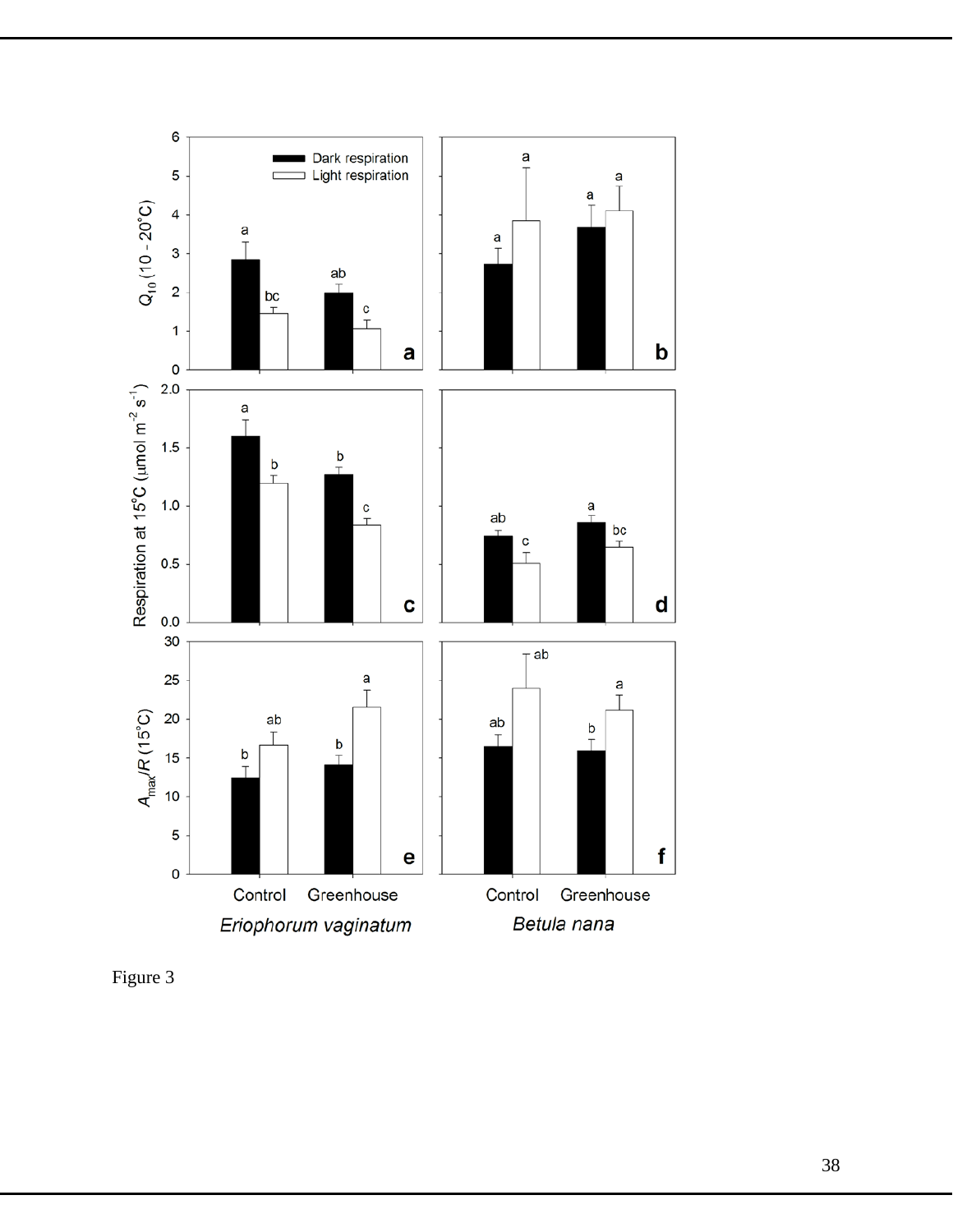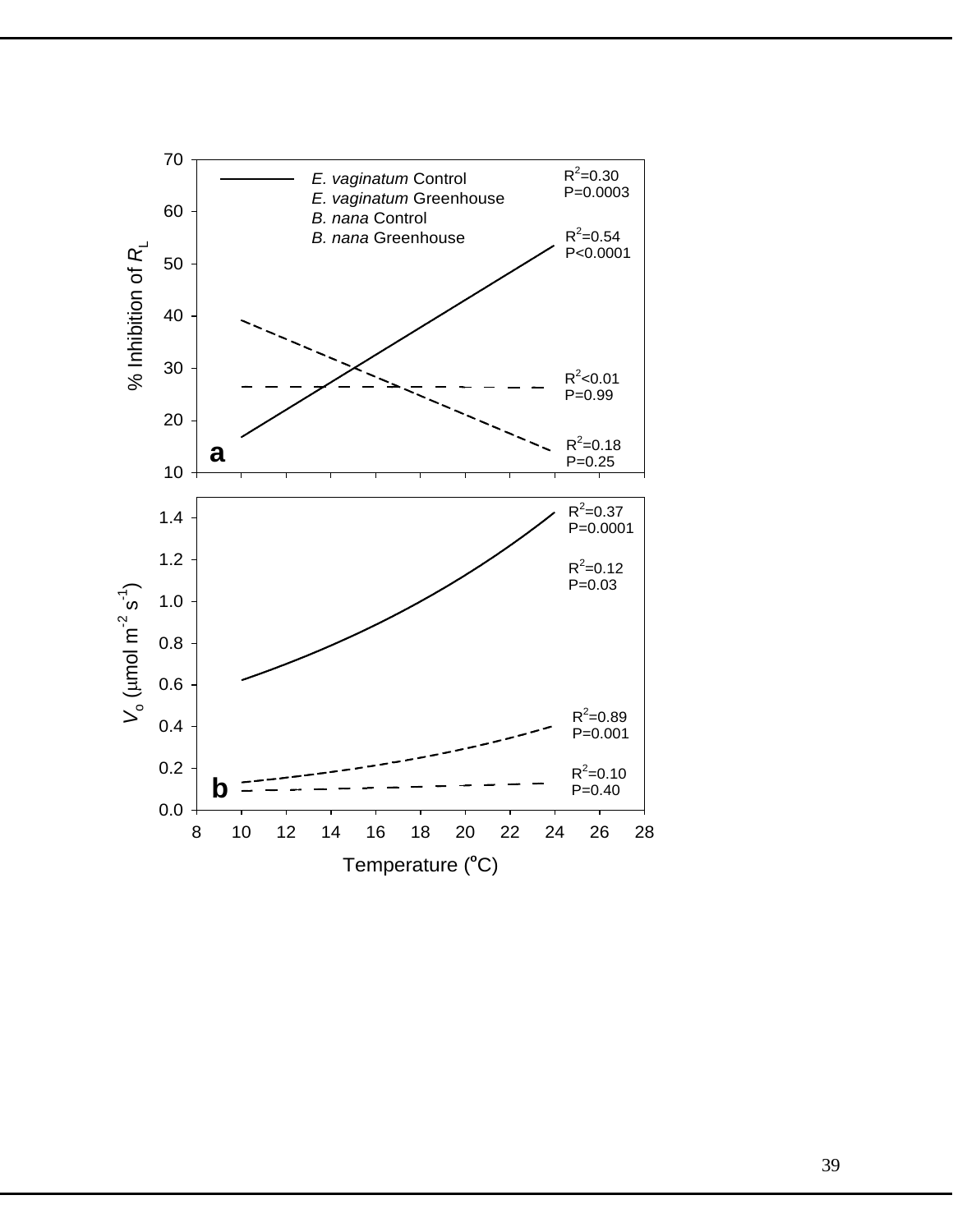

SI Figure 2. Leaf respiratory inhibition (a) and  $V_0$  at 100  $\mu$ mol PPFD m<sup>-2</sup> s<sup>-1</sup> (b) of *E. vaginatum* and *B. nana* in control and greenhouse treatments.